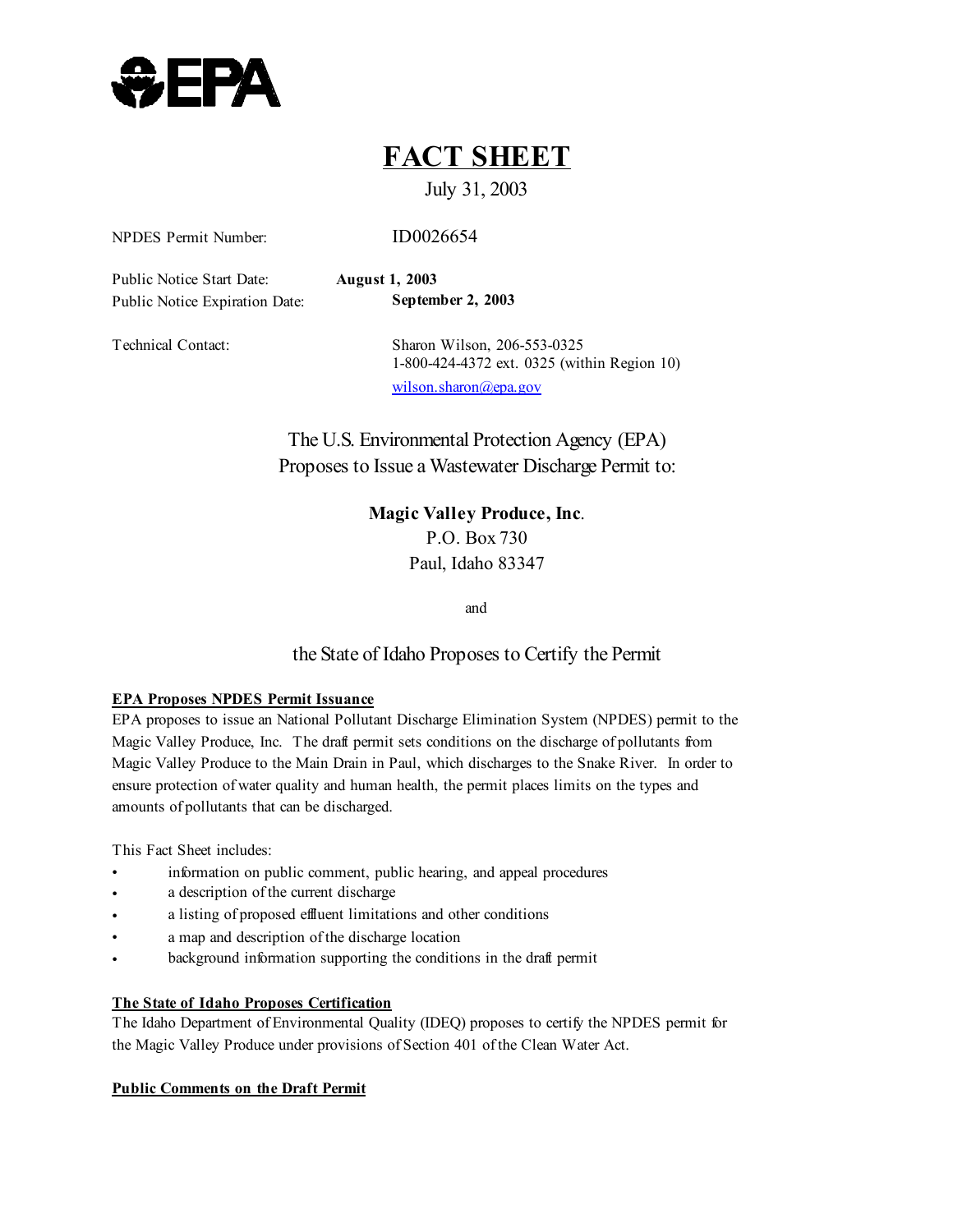Persons wishing to comment on the draft permit or to request a public hearing must do so, in writing, by the expiration date of the public notice. A request for a public hearing must state the nature of the issues to be raised as they relate to the permit, as well as the requester's name, address, and telephone number. All comments and requests for public hearing must be submitted to EPA as described in the Public Comments section of the attached public notice.

If no significant comments are received during the public comment period, the proposed conditions in the draft permit will be included in the final permit and will become effective upon issuance of the permit.

Any significant comments will be considered before EPA Region 10's Director of the Office of Water makes a final decision regarding permit issuance. EPA will address significant comments when it issues the permit. In such a case, the permit will become effective 33 days after the issuance date, unless a request for an appeal is filed with the Environmental Appeals Board within 30 days.

#### **Public Comment on the State Preliminary 401 Certification**

The Idaho Department of Environmental Quality (IDEQ) provides the public with the opportunity to review and comment on preliminary 401 certification decisions. Any person may request in writing that IDEQ provide that person notice of IDEQ's preliminary 401 certification decision, including, where appropriate, the draft certification. Persons wishing to comment on the preliminary 401 certification should submit written comments by the public notice expiration date to the Idaho Department of Environmental Quality (IDEQ), Twin Falls Regional Office, 601 Pole Line Road, Suite 2, Twin Falls, ID 83301-3035.

#### **Documents are Available for Review**

The draft NPDES permit and related documents can be reviewed or obtained by visiting or contacting EPA's Regional Office in Seattle between 8:30 a.m. and 4:00 p.m., Monday through Friday (see address below).

> United States Environmental Protection Agency Region 10 1200 Sixth Avenue, OW-130 Seattle, Washington 98101 (206) 553-0523 or 1-800-424-4372 x0523 (within Alaska, Idaho, Oregon, and Washington)

The fact sheet and draft permit are also available at:

EPA Idaho Operations Office 1435 North Orchard Street Boise, Idaho 83706 (208) 378-5746

Idaho Department of Environmental Quality Twin Falls Regional Office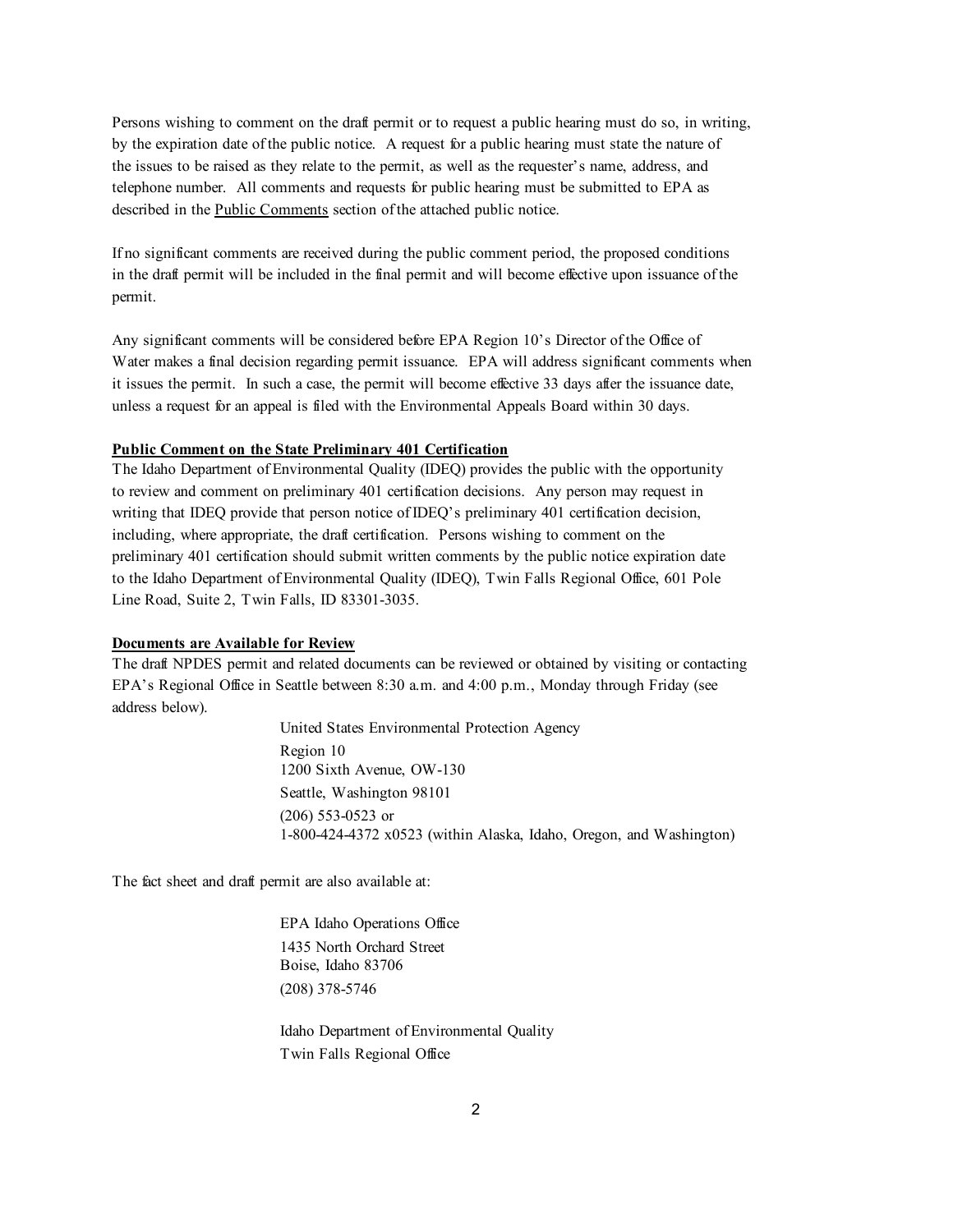601 Pole Line Road, Suite 2 Twin Falls, Idaho 83301-3035 (208) 736-2190

Burley Public Library 1300 Miller Avenue Burley, Idaho 83318 (208) 878-7708

The draft permit and fact sheet can also be found by visiting the Region 10 website at http://www.epa.gov/r10earth.htm.

For technical questions regarding the permit or fact sheet, contact Sharon Wilson at the phone number or e-mail address at the top of this fact sheet. Those with impaired hearing or speech may contact a TDD operator at 1-800-833-6384 (ask to be connected to Sharon Wilson at the above phone number). Additional services can be made available to a person with disabilities by contacting Sharon Wilson.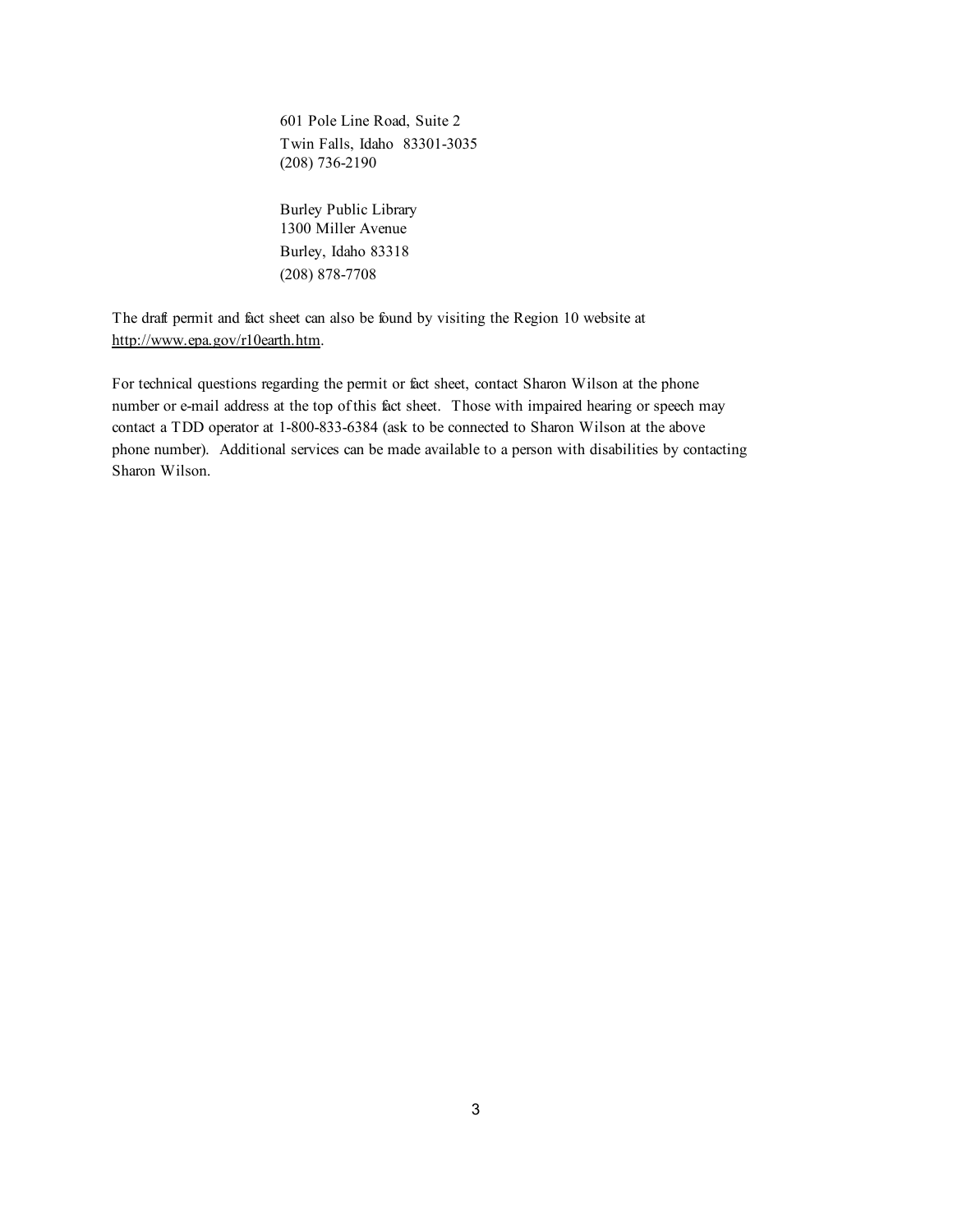| <b>TABLE OF CONTENTS</b> |  |  |  |  |
|--------------------------|--|--|--|--|
|--------------------------|--|--|--|--|

| I.  |            | <b>FACILITY INFORMATION</b> |
|-----|------------|-----------------------------|
|     | A.         |                             |
|     | <b>B</b> . |                             |
|     | $C$ .      |                             |
| Π.  |            |                             |
|     | A.         |                             |
|     | <b>B</b> . |                             |
|     | $C$ .      |                             |
| Ш.  |            |                             |
| IV. |            |                             |
|     | A.         |                             |
|     | <b>B</b> . |                             |
|     | $C$ .      |                             |
| V.  |            |                             |
|     | A.         |                             |
|     | <b>B.</b>  |                             |
|     | $C$ .      |                             |
| VI. |            |                             |
|     | A.         |                             |
|     | <b>B.</b>  |                             |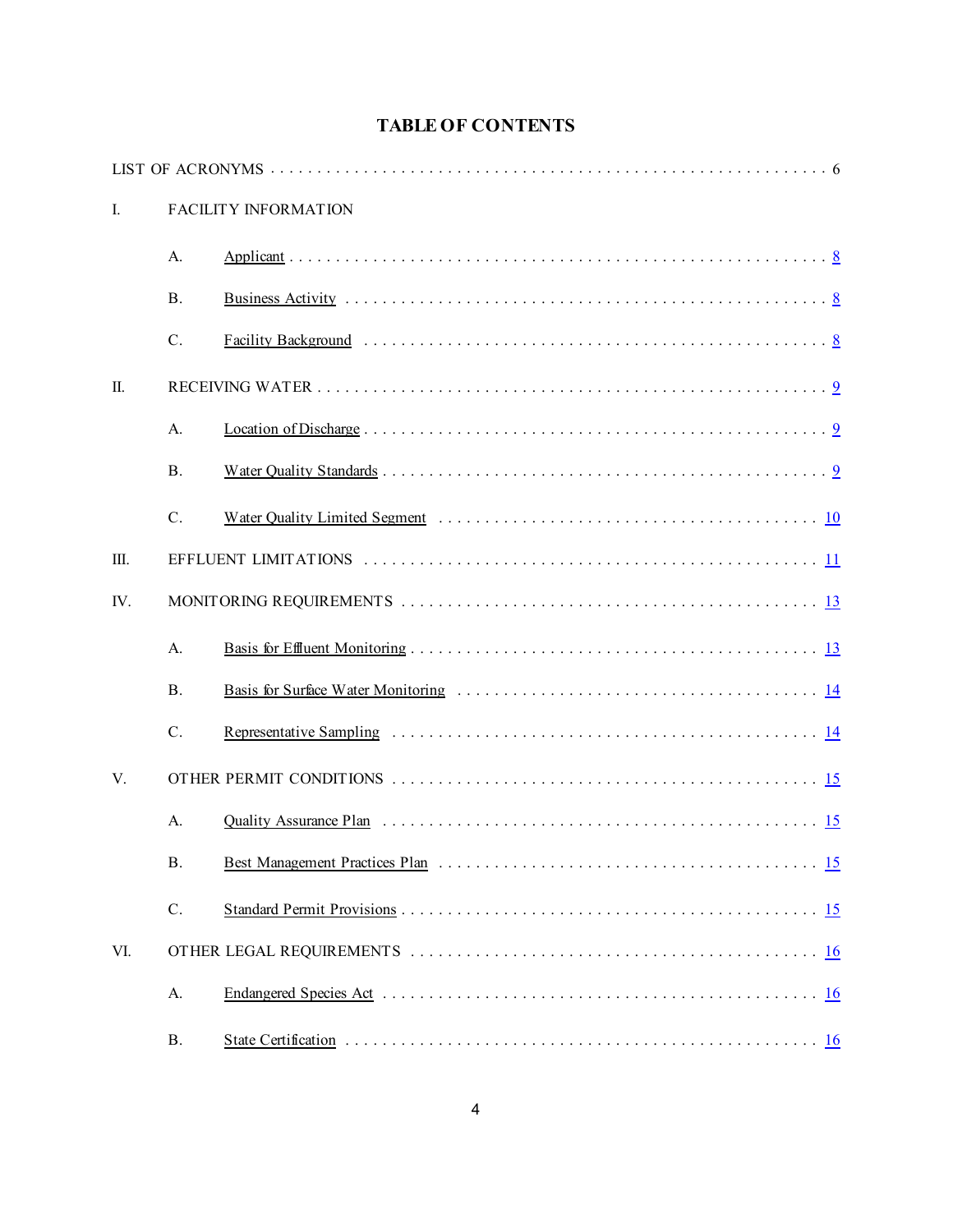APPENDIX A – Facility Location Map

- APPENDIX B Development of Effluent Limitations
- APPENDIX C -- Endangered Species Act

#### **LIST OF TABLES**

| Table 1: |  |
|----------|--|
| Table 2: |  |
| Table 3: |  |

#### **LIST OF FIGURES**

| Figure A-1:<br><b>Facility Location Map</b> |  |  |
|---------------------------------------------|--|--|
|---------------------------------------------|--|--|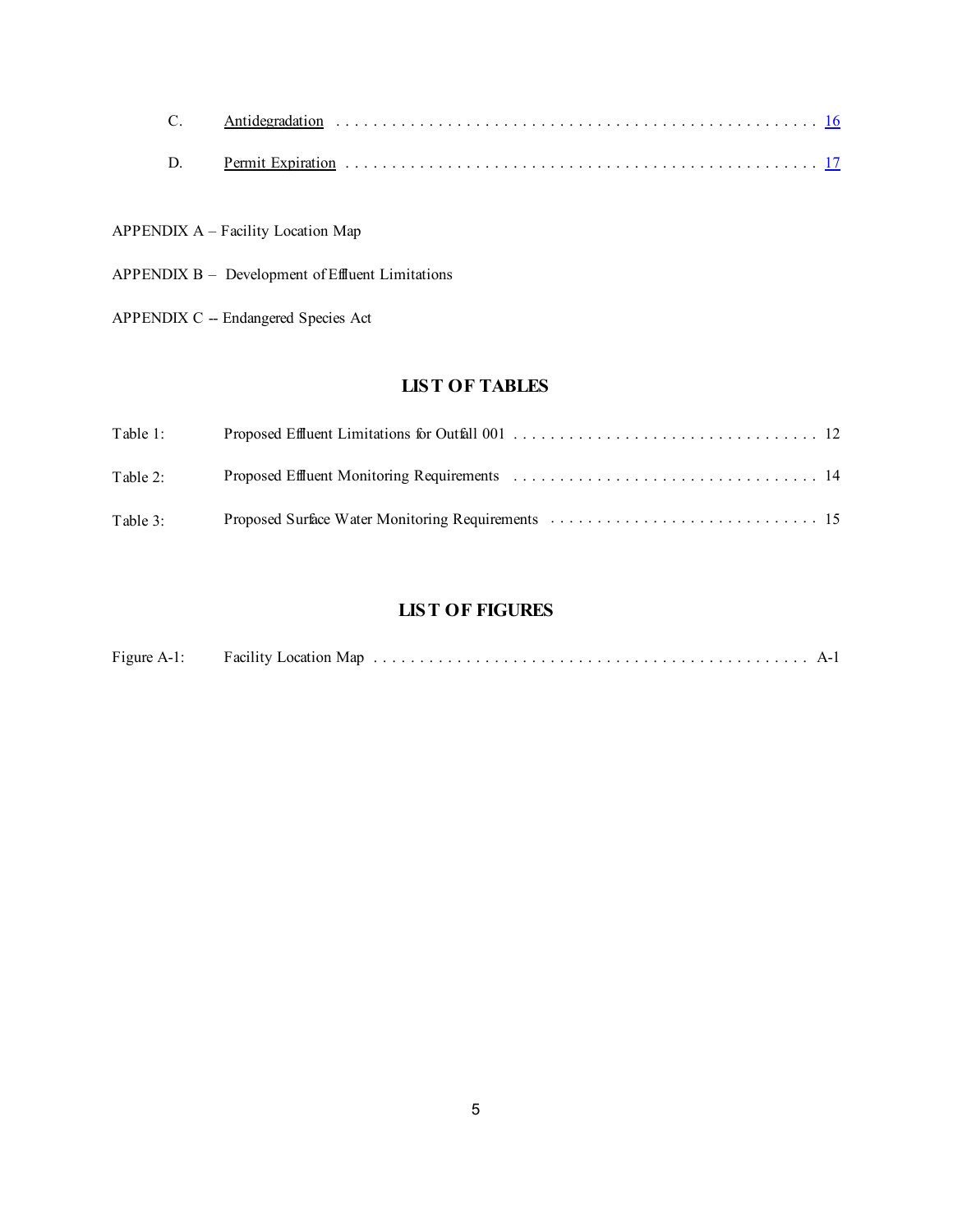### **LIST OF ACRONYMS**

| AML              | Average monthly limit                                       |
|------------------|-------------------------------------------------------------|
| <b>BMP</b>       | <b>Best Management Practices</b>                            |
| BOD <sub>5</sub> | biochemical oxygen demand (a measure of the organic matter) |
| <b>BPJ</b>       | <b>Best Professional Judgement</b>                          |
|                  |                                                             |
| <b>CFR</b>       | Code of Federal Regulations                                 |
| cfs              | cubic feet per second                                       |
| <b>CV</b>        | coefficient of variation                                    |
| <b>CWA</b>       | Clean Water Act                                             |
| <b>DDT</b>       | dichlorodiphenyltrichloroethane                             |
| <b>DMR</b>       | Discharge Monitoring Report                                 |
|                  |                                                             |
| <b>EPA</b>       | U.S. Environmental Protection Agency                        |
| <b>ESA</b>       | <b>Endangered Species Act</b>                               |
|                  |                                                             |
| gp d             | gallons per day                                             |
|                  |                                                             |
| <b>IDAPA</b>     | Idaho Administrative Procedures Act                         |
| <b>IDEQ</b>      | Idaho Department of Environmental Quality                   |
|                  |                                                             |
| <b>MDL</b>       | maximum daily limit                                         |
| mg/l             | milligrams per liter                                        |
| ml               | milliliter                                                  |
| <b>MVP</b>       | Magic Valley Produce                                        |
|                  |                                                             |
| N                | nitrogen                                                    |
| NH <sub>3</sub>  | ammonia                                                     |
| <b>NOAA</b>      | National Oceanic and Atmospheric Administration             |
| <b>NPDES</b>     | National Pollutant Discharge Elimination System             |
|                  |                                                             |
| pH               | a measure of the acidity or alkalinity of a solution        |
|                  |                                                             |
| QAP              | <b>Quality Assurance Plan</b>                               |
|                  |                                                             |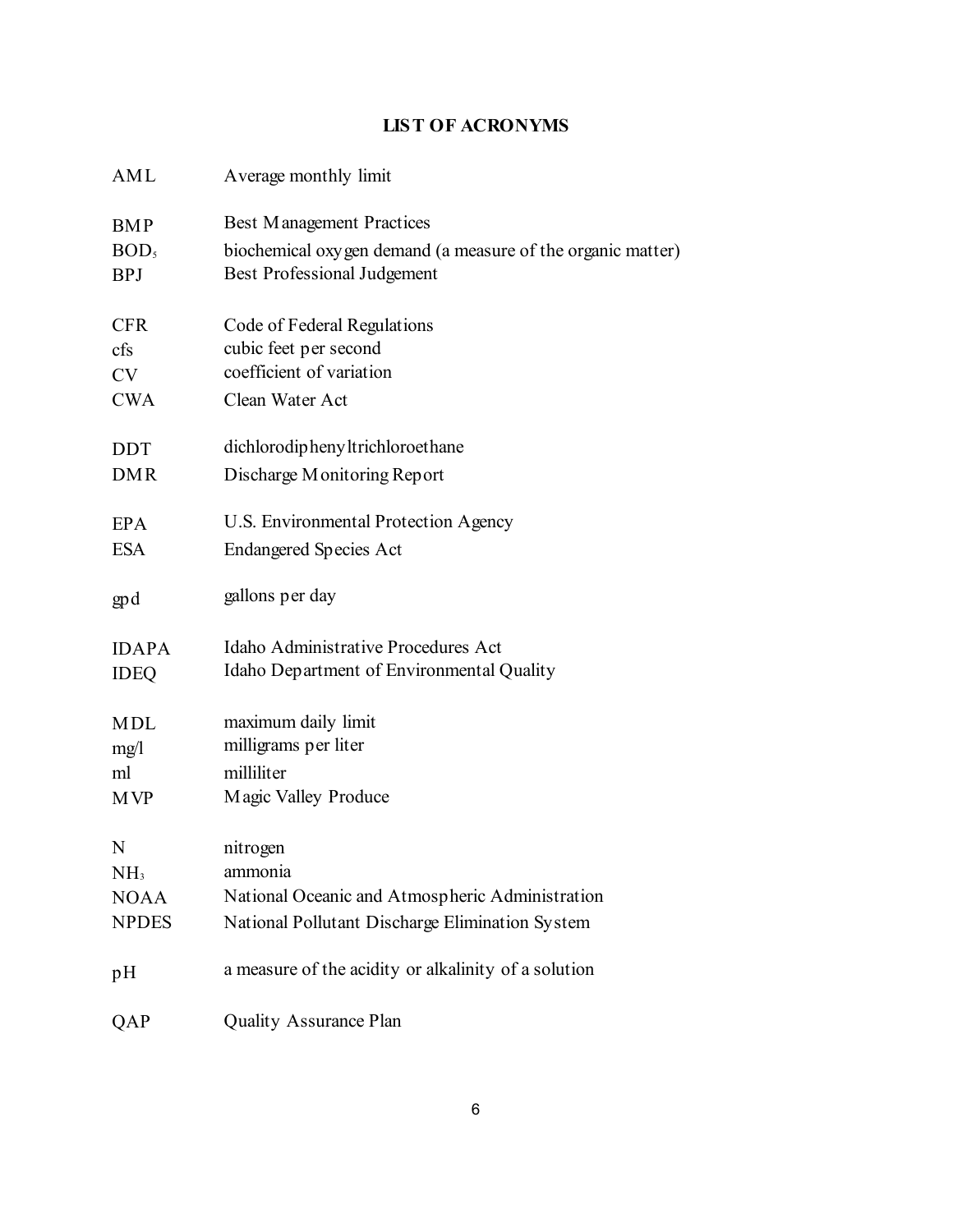| su          | <b>Standard Unit</b> (for measuring pH; $7 = neutral$ ; $\leq 7 = acid$ ; $\geq 7 = alkaline$ ) |
|-------------|-------------------------------------------------------------------------------------------------|
| <b>TKN</b>  | total Kjeldahl nitrogen                                                                         |
| <b>TMDL</b> | Total Maximum Daily Load                                                                        |
| TP          | total phosphorus                                                                                |
| <b>TSD</b>  | Technical Support Document for Water Quality-Based Toxics Control                               |
| <b>TSS</b>  | <b>Total Suspended Solids</b>                                                                   |
|             |                                                                                                 |
| WLA         | wasteload allocation                                                                            |

WQBEL water quality based effluent limit

WQLS water quality limited segment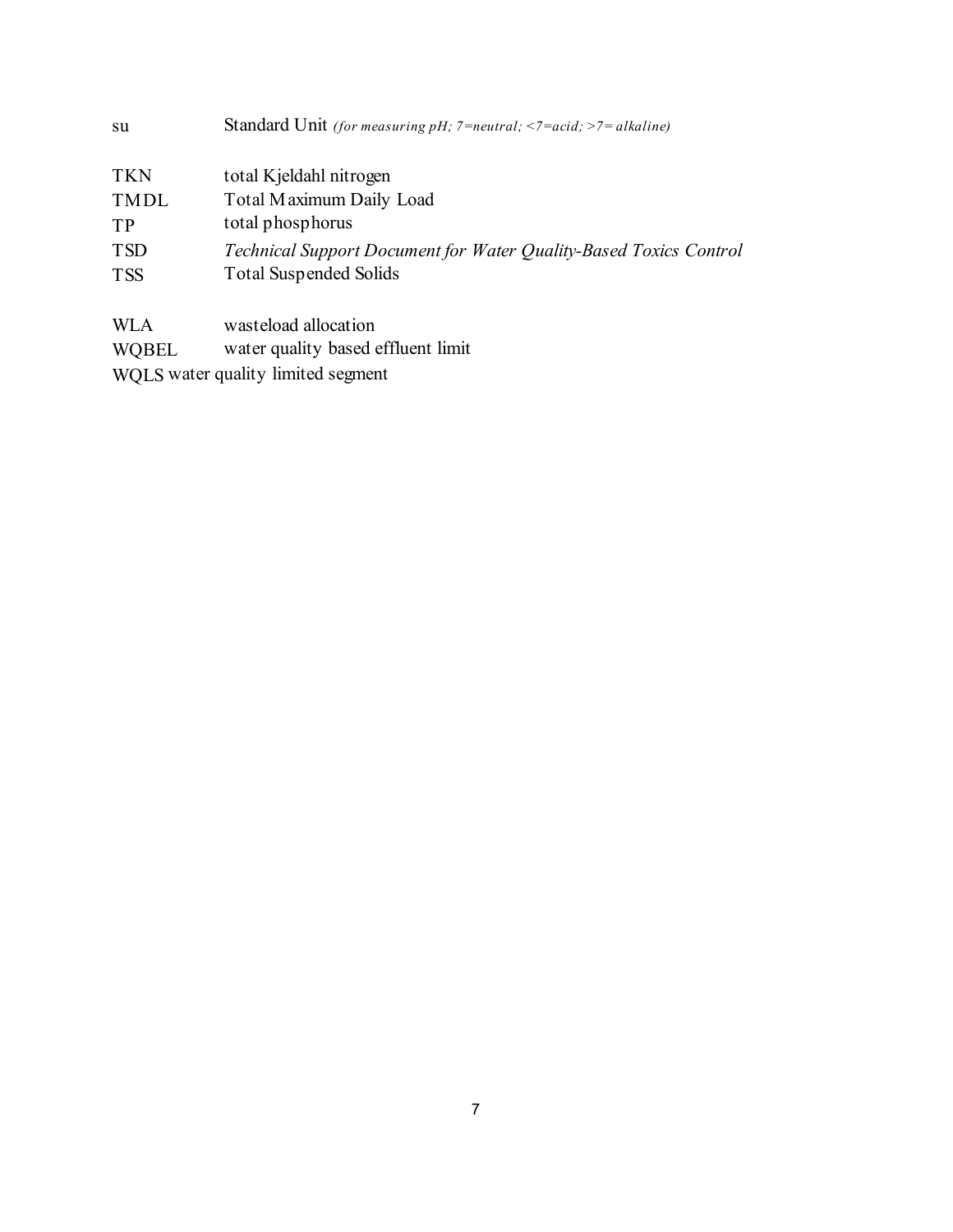### <span id="page-7-0"></span>**I. FACILITY INFORMATION**

#### A. Applicant

| Name <sup>-</sup>             | <b>Magic Valley Produce, Inc.</b>                                         |  |  |
|-------------------------------|---------------------------------------------------------------------------|--|--|
| NPDES Permit No.: ID-002665-4 |                                                                           |  |  |
| Mailing Address:              | <b>P.O. Box 730</b><br><b>Paul, Idaho 83347</b>                           |  |  |
| <b>Facility Location:</b>     | 322 North Main Street (see Appendix A)<br>Paul, Idaho                     |  |  |
| <b>Facility Contacts:</b>     | Peter C. Delis, President<br>Dean Gibson, Comptroller<br>$(208)$ 438-8059 |  |  |

B. Business Activity

Magic Valley Produce (MVP) washes, sorts, sizes, and packages whole raw potatoes on a yearround basis at this facility. The pollutants of concern are total suspended solids (TSS), total phosphorus (TP), **E.coli**, and pH.

C. Facility Background

EPA first received a permit application from Magic Valley Potato Shippers on December 2, 1987, for a discharge to begin in June 1988. The outfall described in the 1987 application was to the Main Drain (Drain) two miles east of Paul. Because of low priority assigned to the discharge, EPA Region 10 did not issue a permit at that time.

In May 2002, the Idaho Department of Environmental Quality (IDEQ) received a complaint about the MVP discharge, to which it responded by sampling the outfall from MVP and the water in the Main Drain above and below the outfall. Analysis showed levels of total suspended solids (TSS) and Total Phosphorus (TP) in the MVP discharge at 6600 mg/l and 19.6 mg/l, respectively.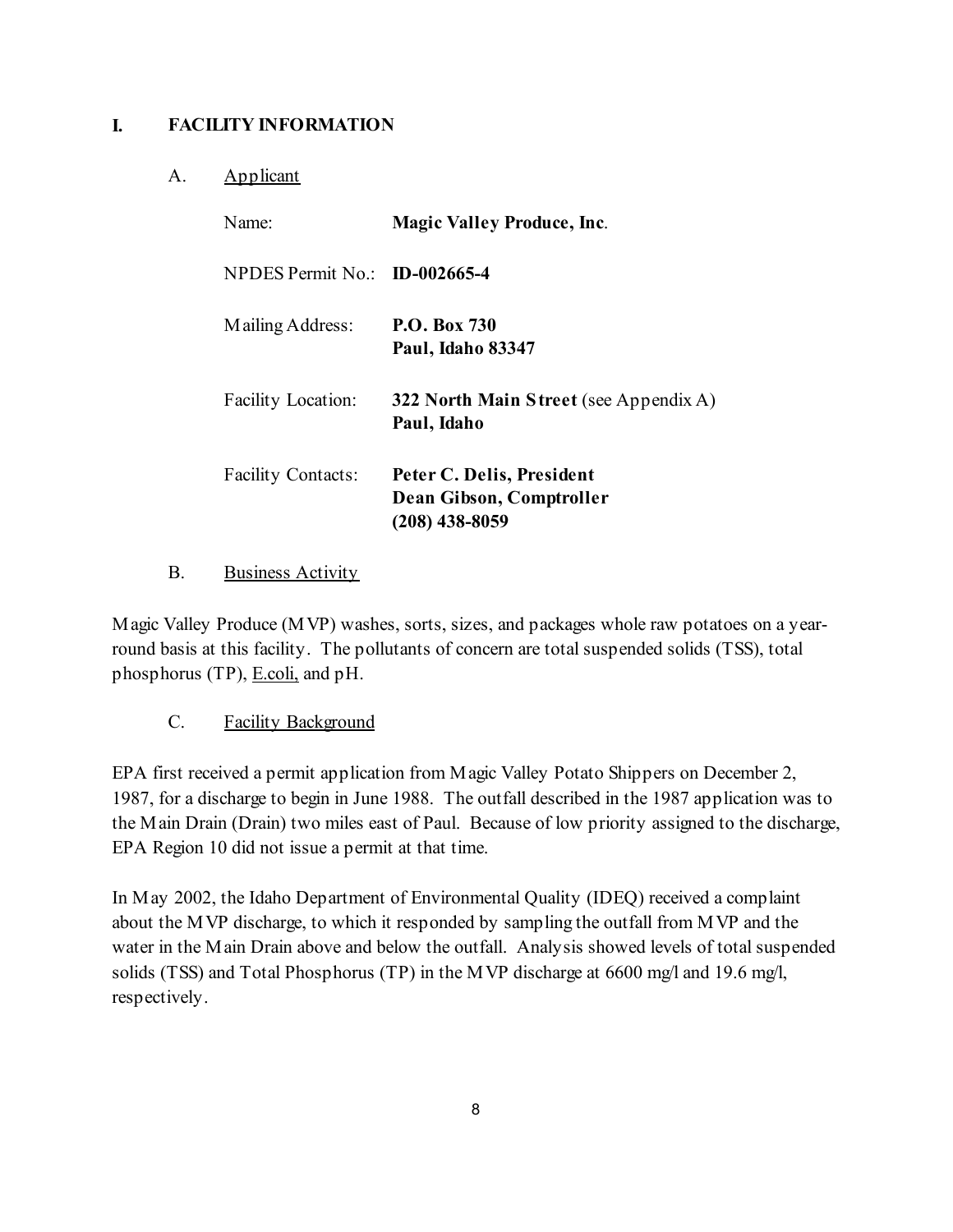<span id="page-8-0"></span>West). EPA received a second application, this one from MVP, on July 24, 2002. MVP currently discharges wastewater produced from washing potatoes. The wastewater (also called effluent) is usually discharged eight hours per day at an average flow rate of 20 gallons per minute; occasionally, the effluent is discharged for ten hours in a day. The effluent is discharged to the Main Drain on the north side of the town of Paul, on the east side of North Main Street (600

The Main Drain is an irrigation canal that also carries agricultural return flows to the Snake River approximately eight miles downstream of the MVP outfall and has a year round flow. Therefore, it is assumed that the MVP discharge can reach the Snake River and could impact its water quality as well as that of the water in the Drain itself.

#### **II. RECEIVING WATER**

#### A. Location of Discharge

numerous additions and withdrawals downstream of the MVP discharge. The permittee discharges from Outfall 001, located at latitude:  $N$  42° 36′ 38″ and longitude: W 113/ 47' 01", to the Main Drain, a man-made canal operated by the Minidoka Irrigation District (District). From the point of discharge, the Main Drain flows west and south about eight miles to discharge into the Snake River at approximately River Mile 646.5 (in the *Heyburn/Burley Bridge to Milner-Gooding Canal* segment of the Lake Walcott subbasin). During the irrigation season, the effluent mixes with a flow of unknown quantity in the Main Drain; the flow is augmented by additional irrigation return flows in the eight miles downstream of MVP's discharge. In addition, in the same stretch, twenty private pumps and two Minidoka Irrigation District pumps remove an unknown quantity of water from the canal for irrigation and livestock watering. As a result, flows measured by the Minidoka Irrigation District at a monitoring station about a mile upstream of the Main Drain's discharge into the Snake River are influenced by

According to the District, the flow in the Drain at the monitoring station ranges from less than 4 cubic feet per second (cfs) to 59 cfs, with an average of 30 cfs during the April through October irrigation season and in the 20 to 25 cfs range during the rest of the year. (It should be noted that the range during the non-irrigation season is based on estimates by Minidoka Irrigation District employees rather than on actual flow measurements.)

B. Water Quality Standards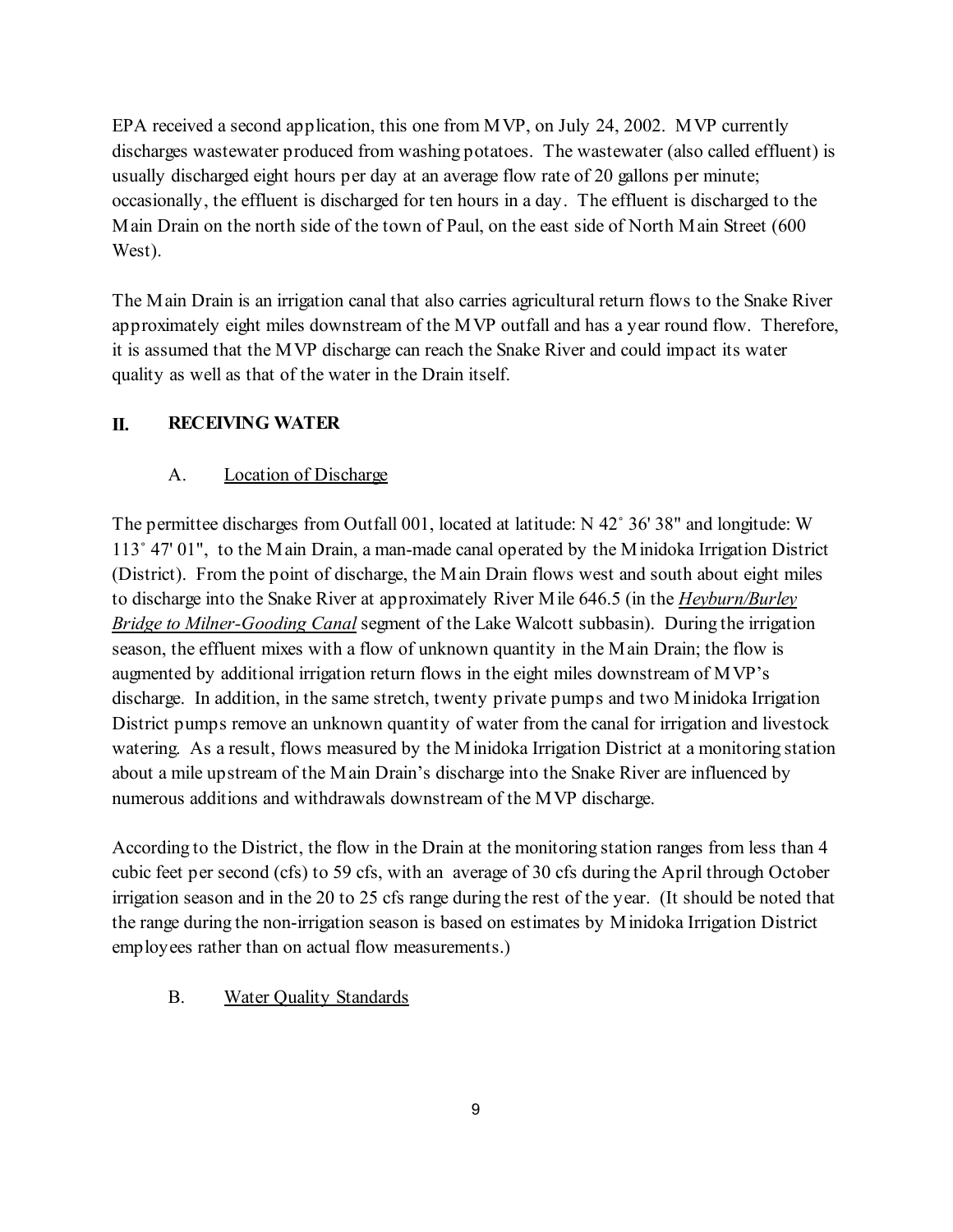<span id="page-9-0"></span>A State's water quality standards are composed of use classifications, numeric and/or narrative water quality criteria, and an anti-degradation policy. The State designates the beneficial uses for which each water body is protected. The State further designates the numeric and/or narrative water quality criteria necessary to protect the beneficial uses for which its water bodies are protected. A third component of the water quality standard is the State's anti-degradation policy, which aims to maintain existing in-stream uses and the level of water quality necessary to protect them.

MVP discharges to the Main Drain, a constructed irrigation canal, whose purpose is agricultural water supply. IDAPA §58.01.02.101.02 of the Idaho's Water Quality Standards and Wastewater Treatment Requirements specifies that man-made waterways are to be protected for the use for which they were developed. IDAPA §58.01.02.003.58 defines *man-made waterways*  as "canals, flumes, ditches, and similar features constructed, for the purpose of water conveyance." Therefore, the Main Drain, a man-made waterway, must be protected for agricultural water supply. IDAPA §58.01.02.252.02 specifies the use of *Water Quality Criteria 1972 ("Blue Book"), Section V. Agricultural Uses of Water* when developing specific criteria to protect waters designated as agricultural water supplies.

Idaho water quality standards for the segment of the Snake River into which the Main Drain flows were considered in developing applicable effluent limitations for the MVP discharge. Idaho water quality standards (IDAPA 58.01.02.150.11) specify the following beneficial uses for the Snake River in the segment from *Heyburn/Burley Bridge to Milner-Gooding Canal*, which receives the discharge from the Main Drain: warm water biota and primary contact recreation.

Idaho water quality standards (IDAPA 58.01.02.100) specify that all surface waters of the state are to be protected for agricultural water supply (see above), industrial water supply, wildlife habitat and aesthetics. Idaho water quality standards (IDAPA 58.01.02.252.03, 253.01 and 253.02) specify that water quality criteria for industrial water supplies, wildlife habitats and aesthetics will generally be satisfied by the general water quality criteria set forth in IDAPA 58.01.02.200.

Section III of this fact sheet shows in more detail how the Idaho water quality standards were considered in developing limits and conditions proposed in the draft permit.

#### C. Water Quality Limited Segment

In accordance with section 303(d) of the Clean Water Act, the state of Idaho must identify state waters not achieving water quality standards in spite of application of technology-based controls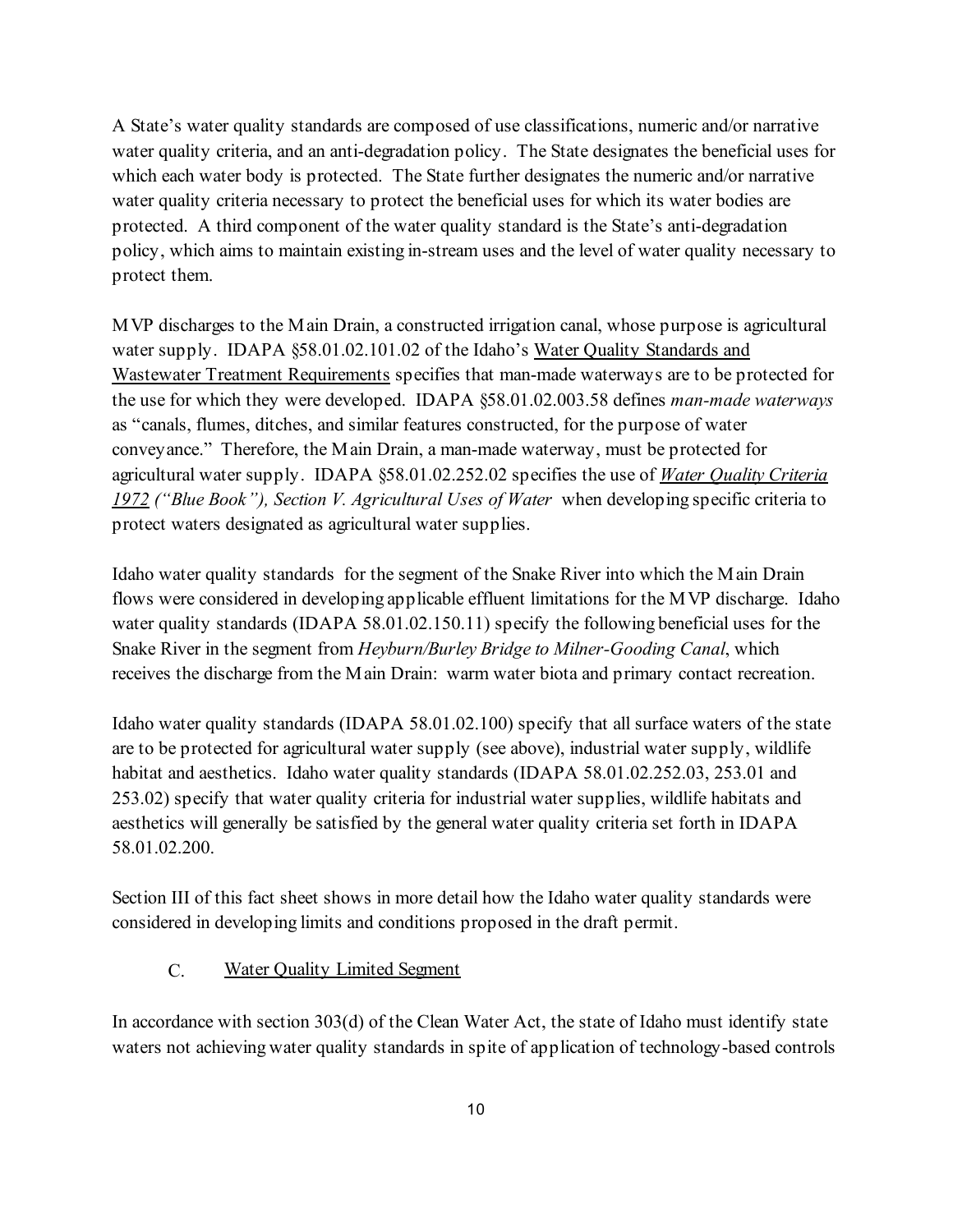<span id="page-10-0"></span>in the NPDES permits for point sources. Such waterbodies are known as water quality limited segments (WQLSs). A water quality limited segment is any water body or definable portion of a water body where it is known that water quality does not meet applicable water quality standards and/or is not expected to meet applicable water quality standards. The *Heyburn/Burley Bridge to Milner-Gooding Canal* segment of the Snake River has been listed as a WQLS for nutrients, sediment, oil and grease, low dissolved oxygen, and flow alteration.

Once a water body is identified as a WQLS, the State of Idaho is required under Section 303(d) of the Clean Water Act and Idaho Code 39-3601 *et seq.* to develop a total maximum daily load (TMDL) for the pollutant of concern. A TMDL is a mechanism for determining the assimilative capacity of a water body and allocating that capacity among point and non-point pollutant sources, taking into account natural background levels and a margin of safety. The assimilative capacity is the loading of a pollutant that a water body can assimilate without causing or contributing to a violation of water quality standards. The assimilative capacity depends on the river flow and the state water quality standards. The allocations for point sources are referred to

 as "waste load allocations" (WLAs) and are implemented through limits in NPDES permits. Sediment and total phosphorus TMDLs for the Lake Walcott Subbasin (IDEQ, 1999) were adopted by the State of Idaho in 1999. A phosphorus TMDL was approved by EPA on June 28, 2001. The phosphorus TMDL included WLAs for several industrial facilities but did not include one for MVP. (see Section 3.6.3 of *The Lake Walcott Subbasin Assessment and Total Maximum Daily Load*).

The Subbasin Assessment also raised concern with possible elevated temperatures in the *Heyburn/Burley Bridge to Milner-Gooding Canal* segment of the Snake River. It acknowledged that there were potential issues related to the current temperature water quality criteria. At this time, IDEQ is conducting a temperature study. Therefore, no temperature TMDL has been prepared at this time.

#### **III. EFFLUENT LIMITATIONS**

EPA followed the CWA, state and federal regulations, and EPA's 1991 *Technical Support Document for Water Quality-Based Toxics Control* (TSD) to develop the effluent limits in the draft permit. In general, the CWA requires that the effluent limit for a particular pollutant be the more stringent of either the technology-based limit or water quality-based limit. Appendix B provides discussion on the legal basis for the development of technology-based and water quality-based effluent limits.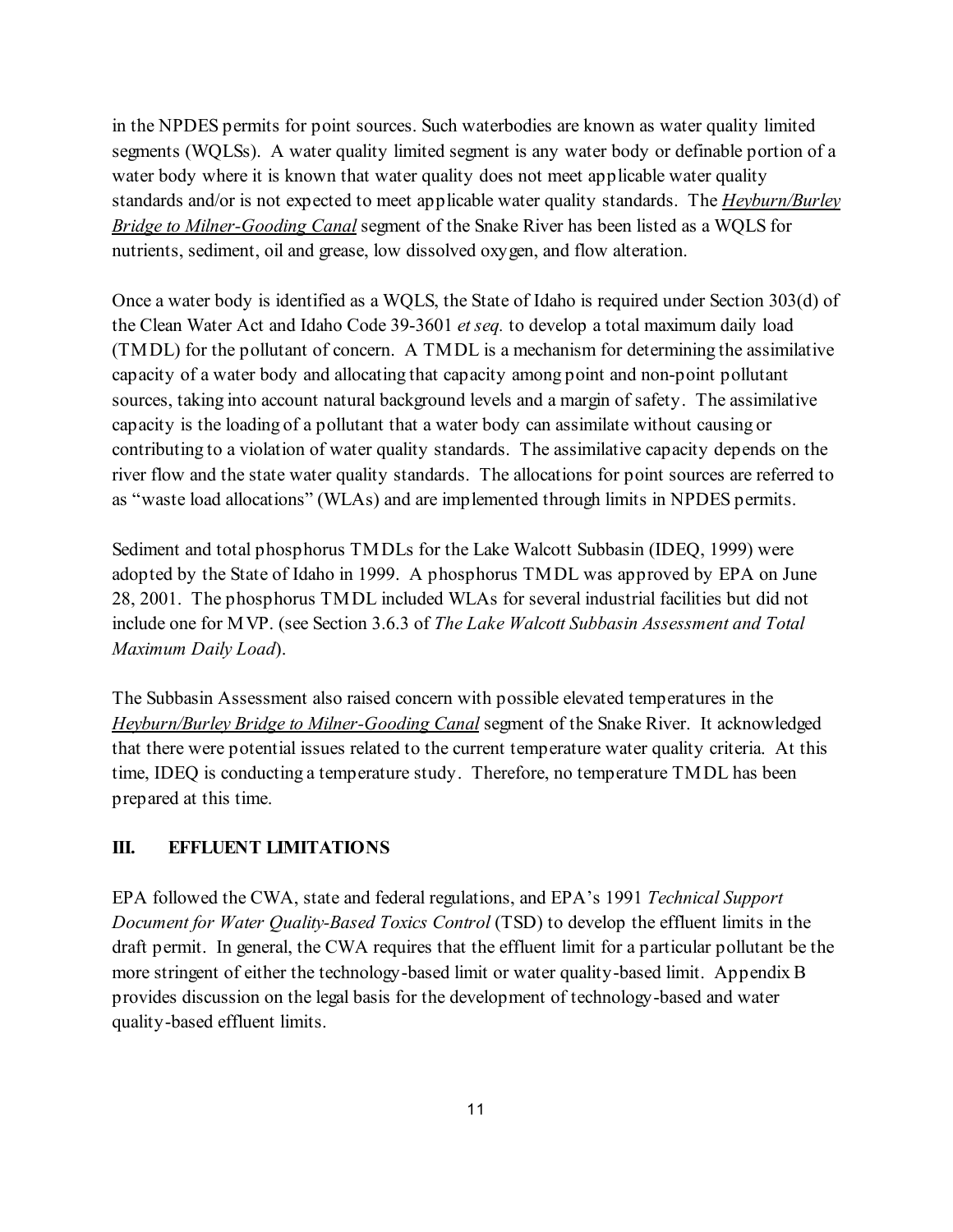EPA sets technology-based limits based on the effluent quality that is achievable using readily available technology. EPA evaluates the technology-based limits to determine whether they are adequate to ensure that water quality standards are met in the receiving water. If the limits are not adequate, EPA must develop more stringent water quality-based limits. Water quality-based limits are designed to prevent exceedances of the Idaho water quality standards in the receiving waters. The proposed permit includes technology-based limits for TSS and water-quality-based limits for pH. Appendix B describes in detail how the effluent limits were developed.

The phosphorus TMDL for the Lake Walcott Subbasin did not include a WLA for MVP; in addition, there is insufficient data to determine whether MVP is a significant source of phosphorus to the Snake River. Therefore, effluent limits for phosphorus are not proposed in the draft permit at this time. Monitoring for phosphorus is included to gather data for the next permit cycle.

| Table 1 summarizes the effluent limitations and monitoring requirements that are proposed in the |  |
|--------------------------------------------------------------------------------------------------|--|
| draft permit.                                                                                    |  |

| <b>Table 1: Proposed Effluent Limitations</b>                                |        |                                         |                |  |  |
|------------------------------------------------------------------------------|--------|-----------------------------------------|----------------|--|--|
|                                                                              |        | <b>Effluent Limitations</b>             |                |  |  |
| Parameter                                                                    | Units  | <b>Average Monthly</b><br>Maximum Daily |                |  |  |
| pH                                                                           | su     | within the range of $6.5 - 9.5$         |                |  |  |
| Total Suspended                                                              | mg/l   | 22.                                     | 44             |  |  |
| Solids (TSS)                                                                 | 1b/day | 5.3 <sup>1</sup>                        | $10.6^{\circ}$ |  |  |
| Mass loading (lbs/day) = Concentration (mg/l) x flow (MGD) x 8.34 lbs/gallon |        |                                         |                |  |  |

In addition to the requirements listed above, the following limitations shall also apply:

- 1. The permit authorizes the discharge of only those pollutants resulting from facility processes, waste streams, and operations that have clearly been identified in the permit application process.
- 2. There shall be no discharge of hazardous materials in concentrations found to be of public health significance or to impair designated beneficial uses (IDAPA 58.01.02.200.01).
- 3. There shall be no discharge of toxic substances in concentrations that impair designated beneficial uses. (IDAPA 58.01.02.200.02).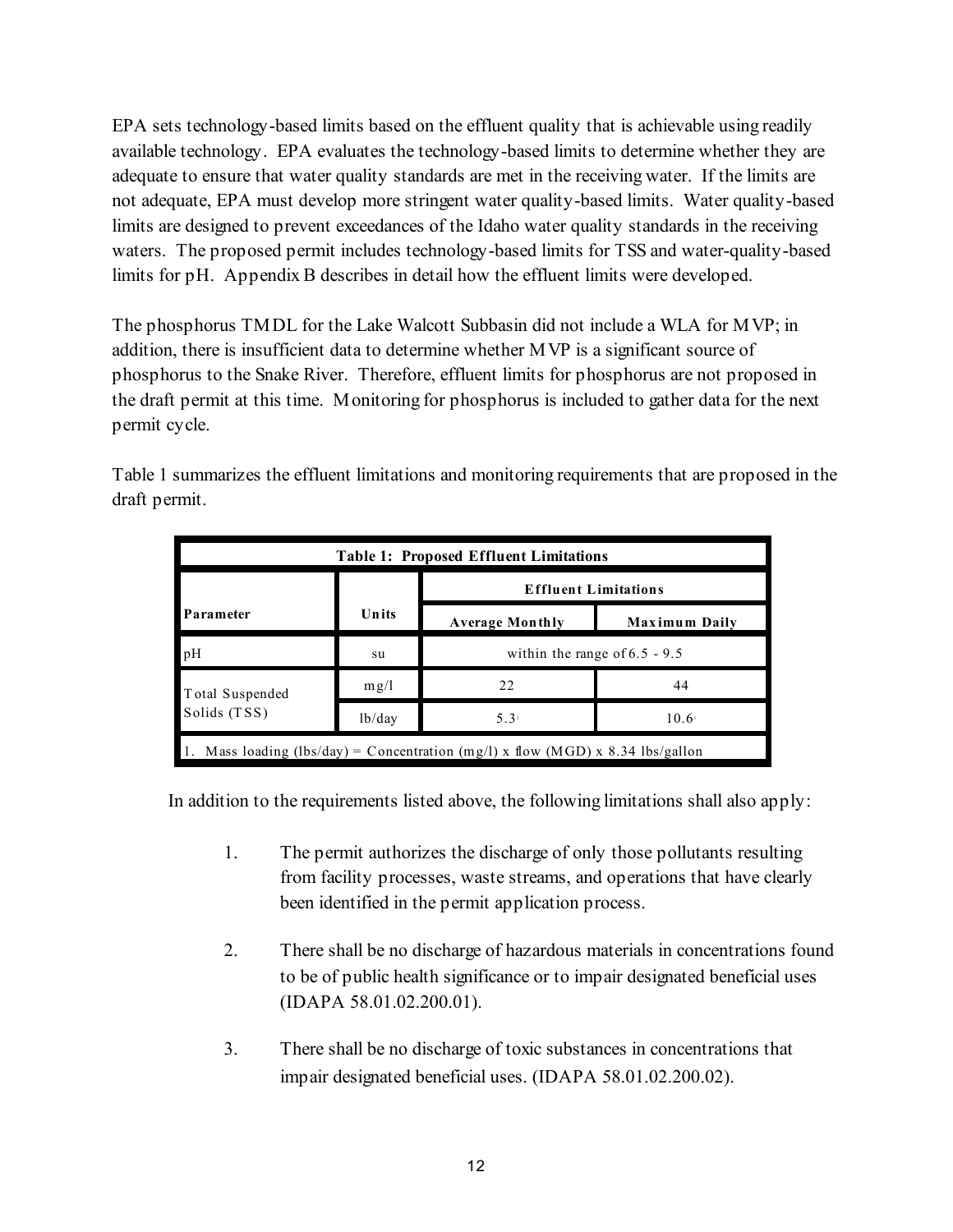- <span id="page-12-0"></span>4. There shall be no discharge of deleterious materials in concentrations that impair designated beneficial uses (IDAPA 58.01.02.200.03).
- 5. There shall be no discharge of floating, suspended, or submerged matter of any kind in concentrations causing nuisance or objectionable conditions or that may impair designated beneficial uses (IDAPA 58.01.02.200.05).
- 6. There shall be no discharge of excess nutrients that can cause visible slime growths or other nuisance aquatic growths impairing designated beneficial uses (IDAPA 58.01.02.200.06).
- 7. There shall be no discharge of oxygen-demanding materials in concentrations that would result in an anaerobic water condition (IDAPA 58.01.02.200.07).
- 8. There shall be no discharge of sediment in quantities which impair designated beneficial uses (IDAPA 58.01.02.200.08).

## **IV. MONITORING REQUIREMENTS**

Section 308 of the Clean Water Act and the federal regulation 40 CFR 122.44(i) require that monitoring requirements be included in permits to determine compliance with effluent limitations. Section 308 also authorizes additional effluent monitoring to gather information for possible future effluent limitations or to evaluate effluent impacts on receiving water quality.

A. Basis for Effluent Monitoring

The draft permit requires monitoring of the effluent for TSS and pH to determine compliance with the limits. The draft permit includes a requirement for effluent monitoring for total phosphorus to gather data to evaluate the possible impact of the MVP discharge on the elevated phosphorus levels in the Snake River. In addition, the permit includes requirements to monitor BOD5, ammonia, total Kjeldahl nitrogen, nitrate-nitrite, nitrite, and *E. coli* bacteria to gather data to determine if there is a reasonable potential for the pollutants from this discharge to cause a violation of the Idaho water quality standards, either in the Main Drain or in the Snake River. The permittee may request reduced monitoring for these latter parameters after three years.

annual reports. MVP is responsible for conducting the monitoring and reporting the results to EPA, the IDEQ, and the Minidoka Irrigation District on monthly discharge monitoring reports (DMRs) and in

Table 2 presents the proposed effluent monitoring requirements for the draft permit.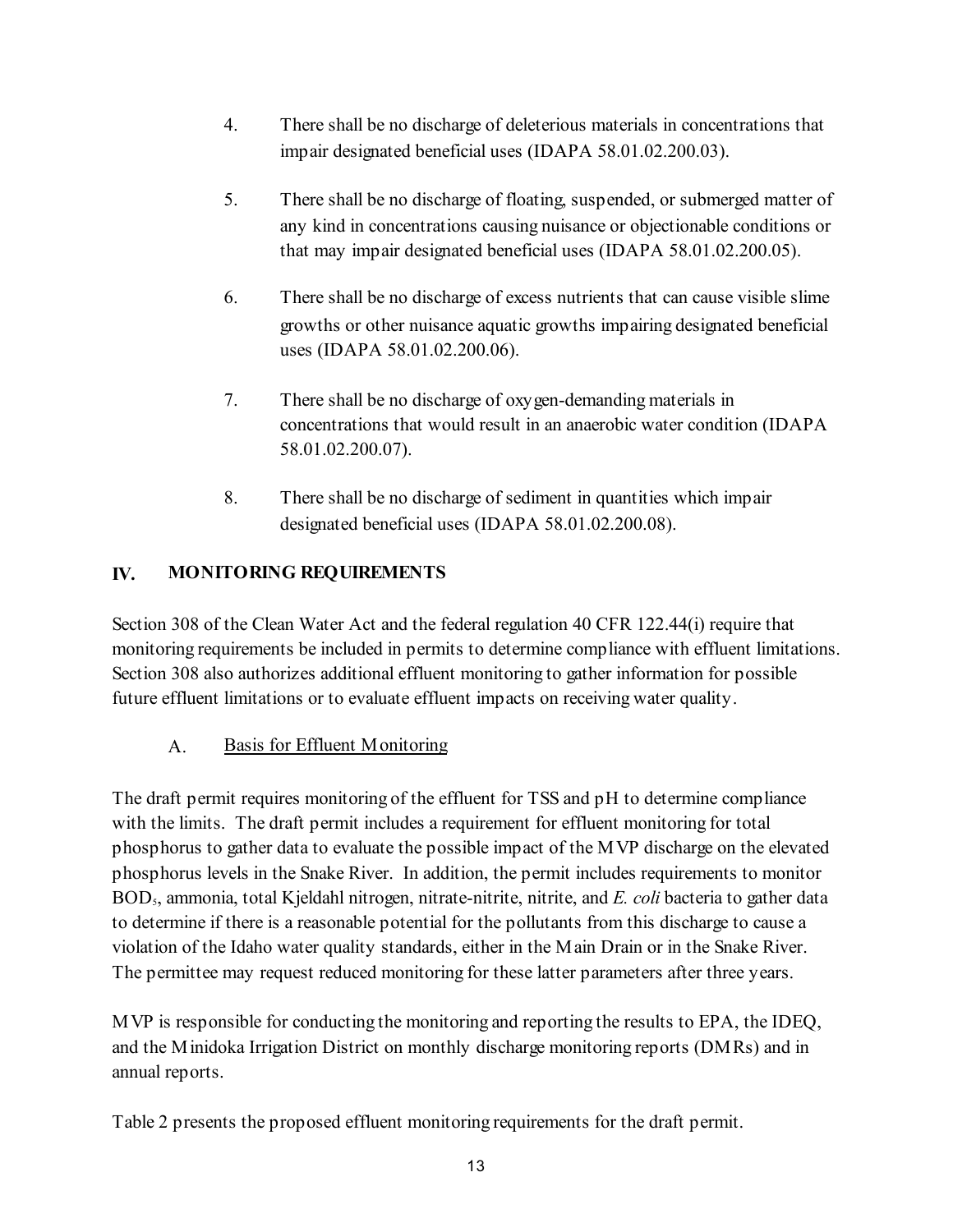| Table 2: Proposed Effluent Monitoring Requirements for Outfall 001 |                     |                            |                    |  |
|--------------------------------------------------------------------|---------------------|----------------------------|--------------------|--|
| Parameter                                                          | Units               | Sample<br><b>Frequency</b> | <b>Sample Type</b> |  |
| Outfall flow                                                       | gpd                 | daily                      | recording          |  |
| Biochemical Oxygen Demand (BOD,)                                   | mg/1                | quarterly                  | grab               |  |
| Total Suspended Solids (TSS)                                       | mg/1                | $1$ /week                  | grab               |  |
| Total Phosphorus (as P)                                            | mg/1                | monthly                    | grab               |  |
| pН                                                                 | su                  | daily                      | grab               |  |
| Total Kjeldahl Nitrogen (TKN)                                      | mg/1                | quarterly                  | grab               |  |
| Total Ammonia (NH <sub>3</sub> )                                   | mg/1                | quarterly                  | grab               |  |
| Nitrate-Nitrite (NO <sub>3</sub> -NO <sub>2</sub> ) as N           | mg/1                | quarterly                  | grab               |  |
| Nitrite as N                                                       | mg/l                | quarterly                  | grab               |  |
| E. coli bacteria                                                   | $\frac{\#}{100}$ ml | quarterly                  | grab               |  |

#### B. Basis for Surface Water Monitoring

The purpose of surface water monitoring is to determine water quality conditions as part of the effort to evaluate the reasonable potential for the discharge to cause an in-stream excursion above water quality criteria. Upstream monitoring is used to determine background levels in the receiving water. This data will be used during the next permitting cycle to determine the need for incorporating water quality-based effluent limits in the permit.

The draft permit specifies monitoring immediately upstream of the discharge. The location must be approved by IDEQ as indicated in its pre-certification of the permit. The permittee may request reduced monitoring after three years. Table 3 presents the proposed surface water monitoring requirements for the draft permit.

| <b>Table 3: Proposed Surface Water Monitoring Requirements</b><br>(upstream of Outfall 001) |       |                  |             |  |
|---------------------------------------------------------------------------------------------|-------|------------------|-------------|--|
| Parameter                                                                                   | Units | Sample Frequency | Sample Type |  |
| <b>TSS</b>                                                                                  | mg/L  | $1$ /quarter     | grab        |  |
| Total Phosphorus                                                                            | m g/l | $1$ /quarter     | grab        |  |
| pH                                                                                          | S.u.  | $1$ /quarter     | grab        |  |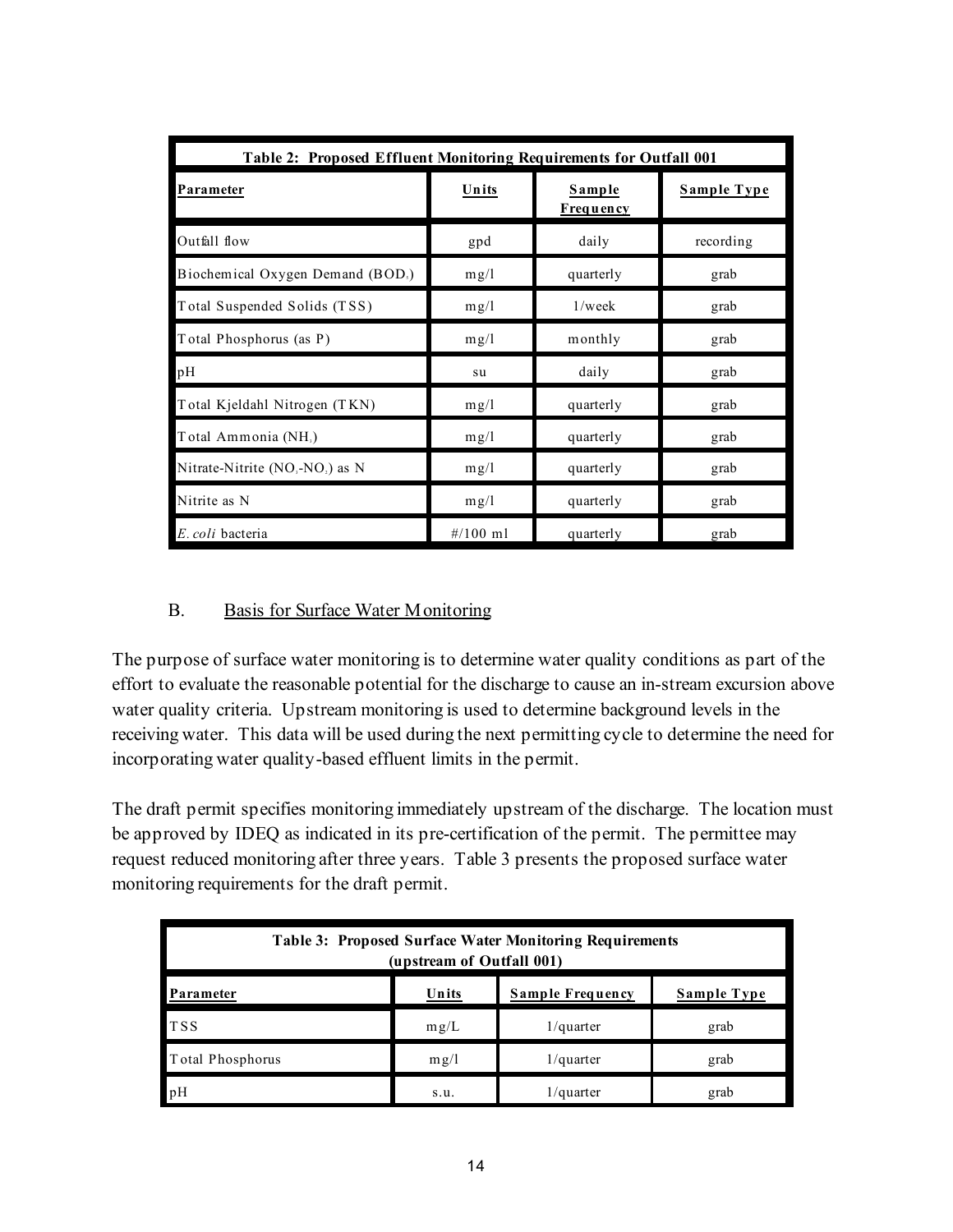| Table 3: Proposed Surface Water Monitoring Requirements<br>(upstream of Outfall 001) |             |                         |                    |
|--------------------------------------------------------------------------------------|-------------|-------------------------|--------------------|
| Parameter                                                                            | Units       | <b>Sample Frequency</b> | <b>Sample Type</b> |
| Total Kieldahl Nitrogen (TKN)                                                        | m g/l       | $1$ /quarter            | grab               |
| Total Ammonia (NH <sub>3</sub> )                                                     | mg/l        | $1$ /quarter            | grab               |
| Nitrate-Nitrite $(NO, NO)$ as N                                                      | m g/l       | $1$ /quarter            | grab               |
| Nitrite as N                                                                         | m g/l       | $1$ /quarter            | grab               |
| E. coli bacteria                                                                     | $\#/100$ ml | $1$ /quarter            | grab               |
| Canal flow                                                                           | cfs         | weekly                  | visual             |

#### C. Representative Sampling

The draft permit has expanded the requirement in the federal regulations regarding representative sampling (40 CFR 122.41[j]). This provision now specifically requires representative sampling whenever a bypass, spill, or non-routine discharge of pollutants occurs, if the discharge may reasonably be expected to cause or contribute to a violation of an effluent limit under the permit. This provision is included in the draft permit because routine monitoring could miss permit violations and/or water quality standards exceedences that could result from bypasses, spills, or non-routine discharges. This requirement directs MVP to conduct additional, targeted monitoring to quantify the effects of such occurrences on the final effluent discharge.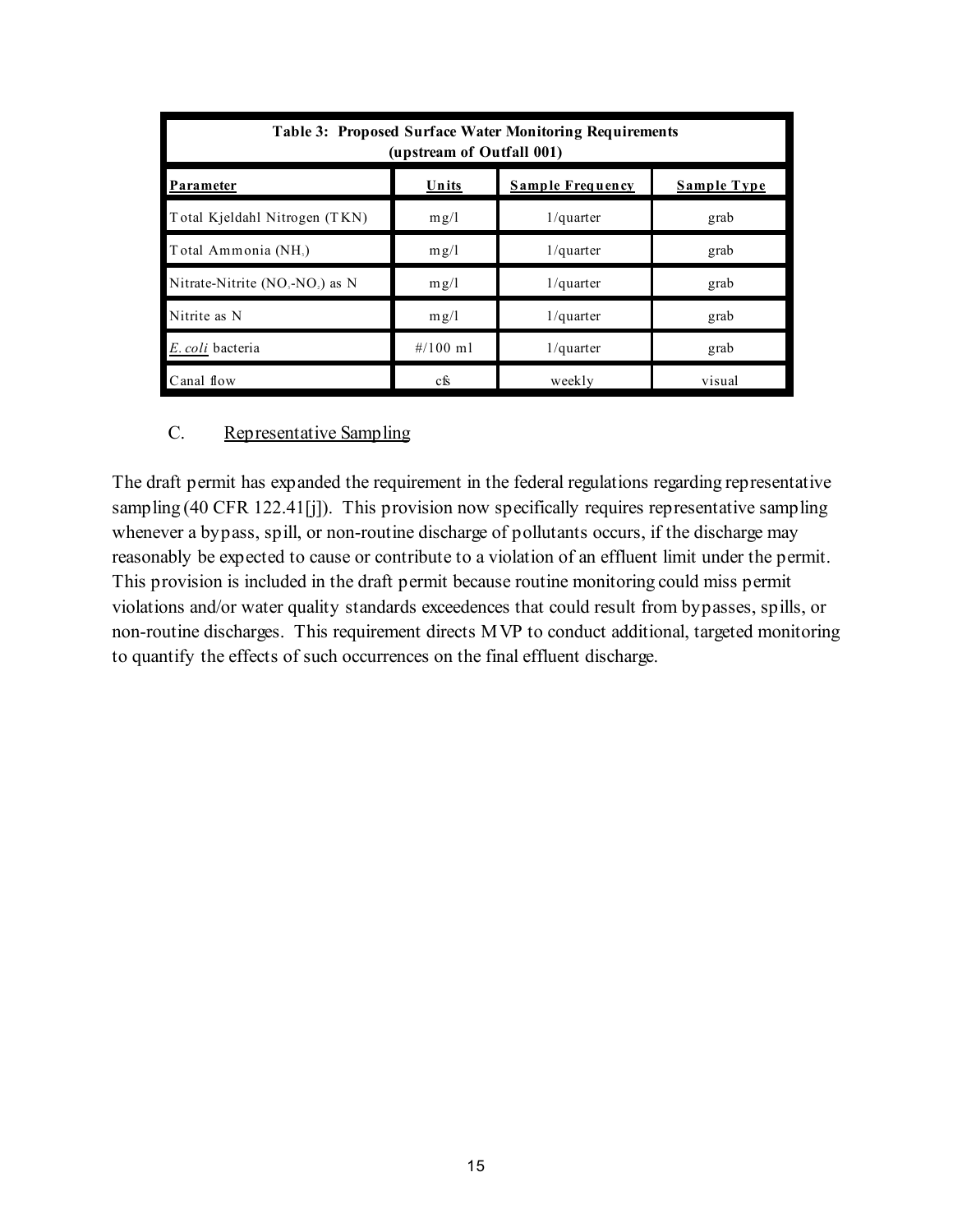## <span id="page-15-0"></span>**V. OTHER PERMIT CONDITIONS**

## A. **Quality Assurance Plan**

Federal regulations at 40 CFR 122.41(e) require permittees to properly operate and maintain their facilities, including "adequate laboratory controls and appropriate quality assurance procedures." To implement this requirement, the draft permit requires that MVP develop a Quality Assurance Plan (QAP) to ensure that the monitoring data submitted is accurate and to explain data anomalies if they occur. The QAP must include standard operating procedures that the permittee must follow for collecting, handling, storing, and shipping samples, for laboratory analysis, and for data reporting. The draft permit requires MVP to submit the QAP to EPA within 60 days of the effective date of the permit.

## B. Best Management Practices Plan

Section 402 of the Clean Water Act and federal regulations at 40 CFR 122.44(k)(2) and (3) authorize EPA to require best management practices (BMPs) in NPDES permits. BMPs are measures that are intended to prevent or minimize the generation and the potential for release of pollutants from industrial facilities to waters of the U.S. These measures are important tools for waste minimization and pollution prevention.

The draft permit requires MVP to prepare a BMP plan within 120 days of permit issuance and to implement the BMP plan within 180 days of permit issuance. The BMP Plan is intended to achieve the following objectives: minimize the quantity of pollutants discharged from the facility; reduce the toxicity of discharges to the extent practicable; prevent the entry of pollutants into waste streams; and minimize storm water contamination. The draft permit requires that the BMP plan be maintained and that any modifications to the facility are made taking into consideration the effect that the modification could have on the generation or potential release of pollutants. The BMP Plan must be revised if the facility is modified and as new pollution

# prevention practices are developed.<br>
C. Standard Permit Provisions

In addition to facility-specific requirements, most of sections II, IV, and V of the draft permit contain standard regulatory language. Standard regulatory language applies to all permittees and must be included in NPDES permits. Because it is based on regulations, standard regulatory language cannot be challenged in the context of an NPDES permit action. Standard regulatory language covers conditions, such as monitoring, recording, and reporting requirements, compliance responsibilities, and general requirements.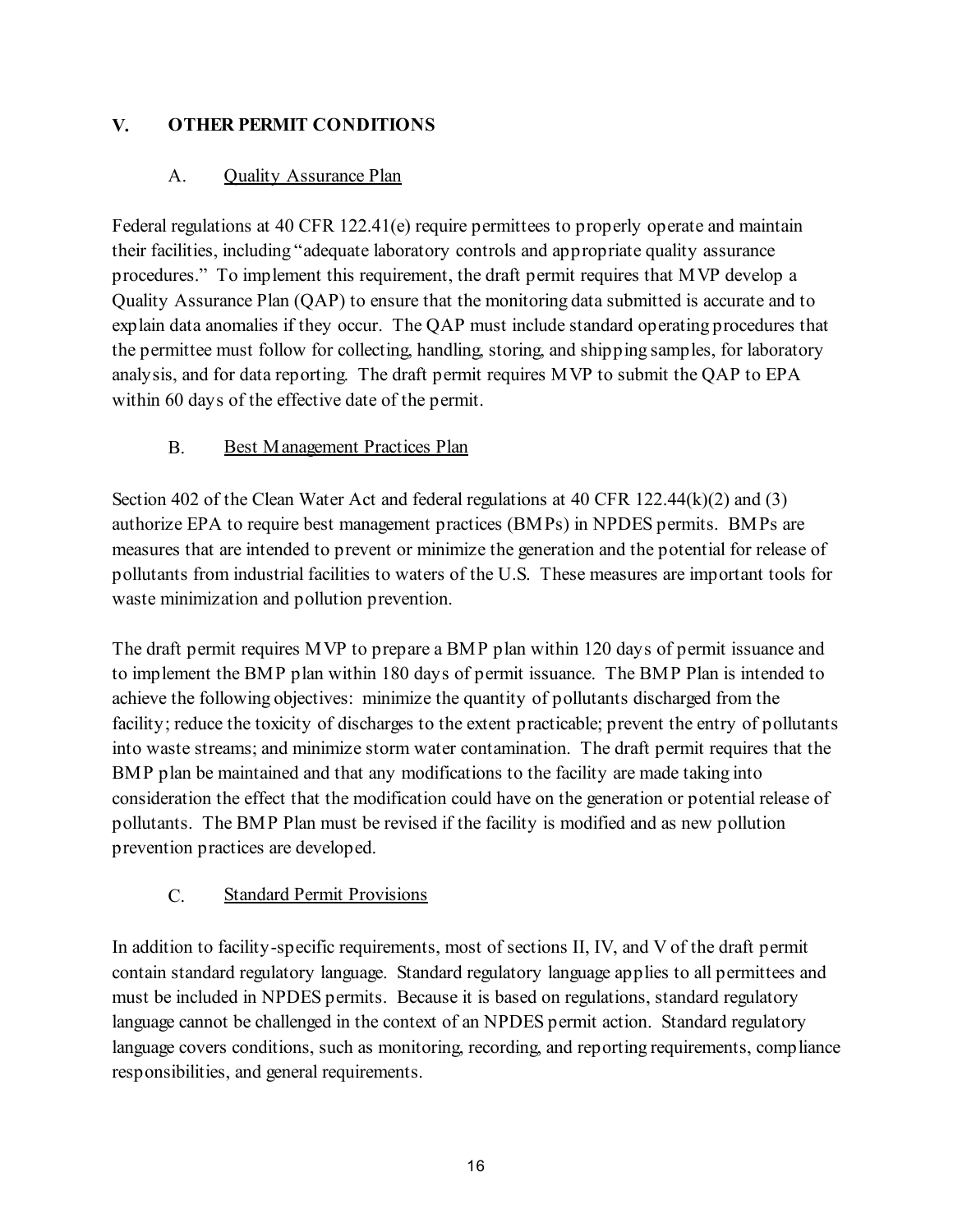#### <span id="page-16-0"></span>**VI. OTHER LEGAL REQUIREMENTS**

#### A. Endangered Species Act

The Endangered Species Act (ESA) requires federal agencies to consult with the U.S. National Oceanic and Atmospheric Administration Fisheries Service (NOAA Fisheries) and the U.S. Fish and Wildlife Service (collectively referred to as "the Services") regarding potential effects that a federal action may have on threatened or endangered species. The Services have identified the following threatened and endangered species in Minidoka County, where the discharge is located.

#### Endangered Species:

Snake River physa snail (*Physa natricina*) Utah valvata snail (*Valvata utahensis*)

#### Threatened Species:

Gray wolf (*Canus lupus)* Bald eagle (*Haliaeetus leucocephalus*) Bliss Rapids snail (*Taylorconcha serpenticola*)

EPA has determined that the requirements contained in the draft permit will not have an impact on any of these species. Appendix C provides further information on the listed species.

### B. State Certification

Section 401 of the Clean Water Act requires EPA to seek certification from the State of Idaho that the permit is adequate to meet State water quality standards before issuing a final permit. The regulations allow for the state to stipulate more stringent conditions in the permit, if the certification cites the Clean Water Act or State law references upon which that condition is based. In addition, the regulations require that the state's certification include statements on the extent to which each condition of the permit can be made less stringent without violating the requirements of State law.

The state submitted its preliminary certification of the draft permit, conditions of which were incorporated into the draft permit. Those conditions are the following:

- 1. Certification of the effluent limits and monitoring requirements in the permit;
- 2. Requirement of IDEQ approval of the surface monitoring site;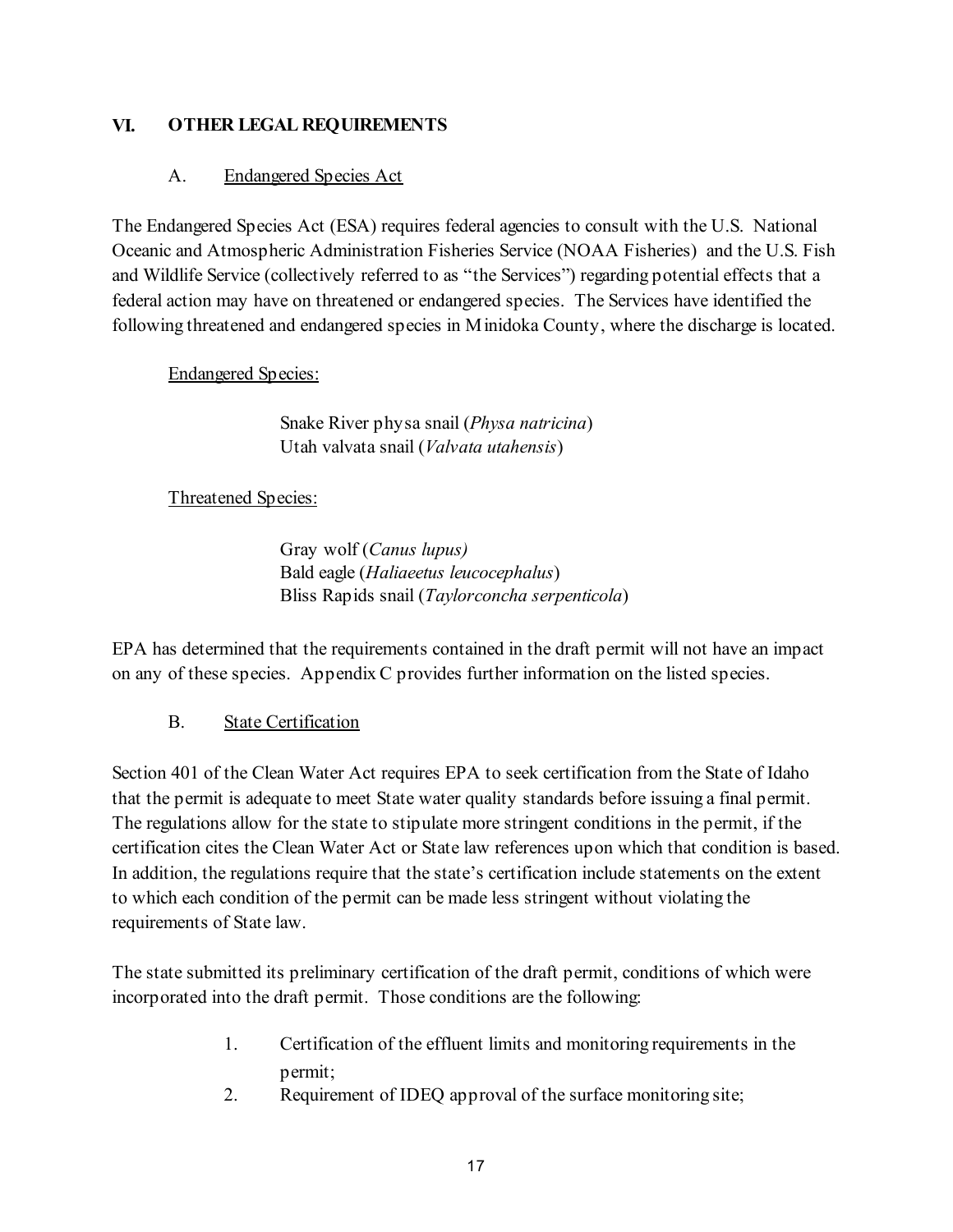3. Submittal of sample results to EPA, IDEQ, and the Minidoka Irrigation District;

After the public comment period, a proposed final permit will be sent to IDEQ for final certification. If IDEQ authorizes different requirements in its final certification, EPA will incorporate those requirements into the permit.

## C. Antidegradation

In setting permit limitations, EPA must consider the State's antidegradation policy. This policy is designed to protect existing water quality when the existing quality is better than that required to meet the standard and to prevent water quality from being degraded below the standard when existing quality just meets the standard. For high quality waters, antidegradation requires that the State find that allowing lower water quality is necessary to accommodate important economic or social development before any degradation is authorized. This means that, if water quality is better than necessary to meet the water quality standards, increased permit limits can be authorized only if they do not cause degradation of water quality or if the State makes the determination that such degradation is necessary.

The draft permit has effluent limits for total suspended solids and pH from outfall 001. Because the issuance of this permit places new limits on an already existing, but unregulated, discharge, the conditions in the permit will improve water quality and therefore will comply with the State's antidegradation requirements.

## D. Permit Expiration

This permit will expire five years from the effective date of the permit.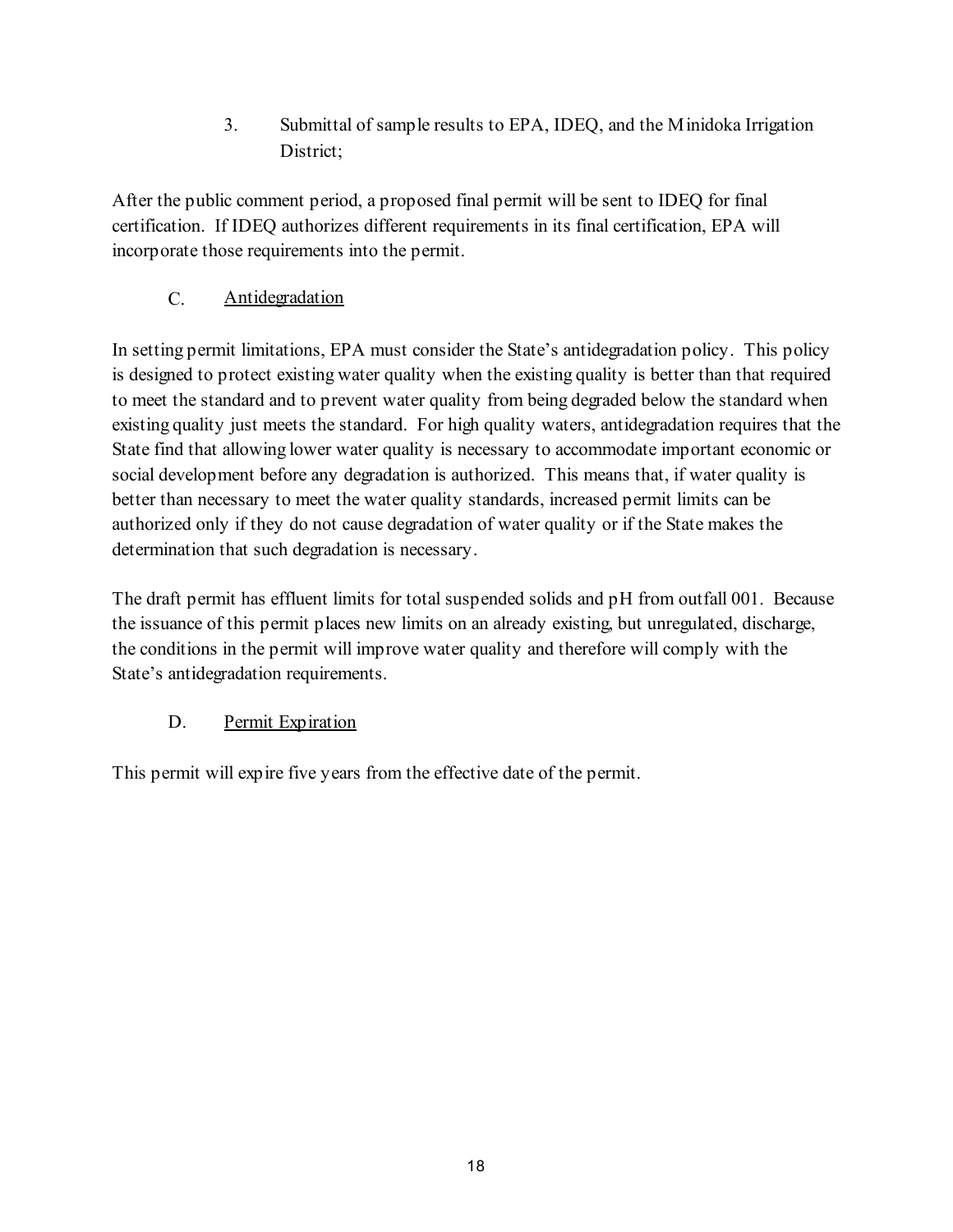#### **APPENDIX A**

<span id="page-18-0"></span>Figure A-1: **Magic Valley Produce, Paul, Idaho**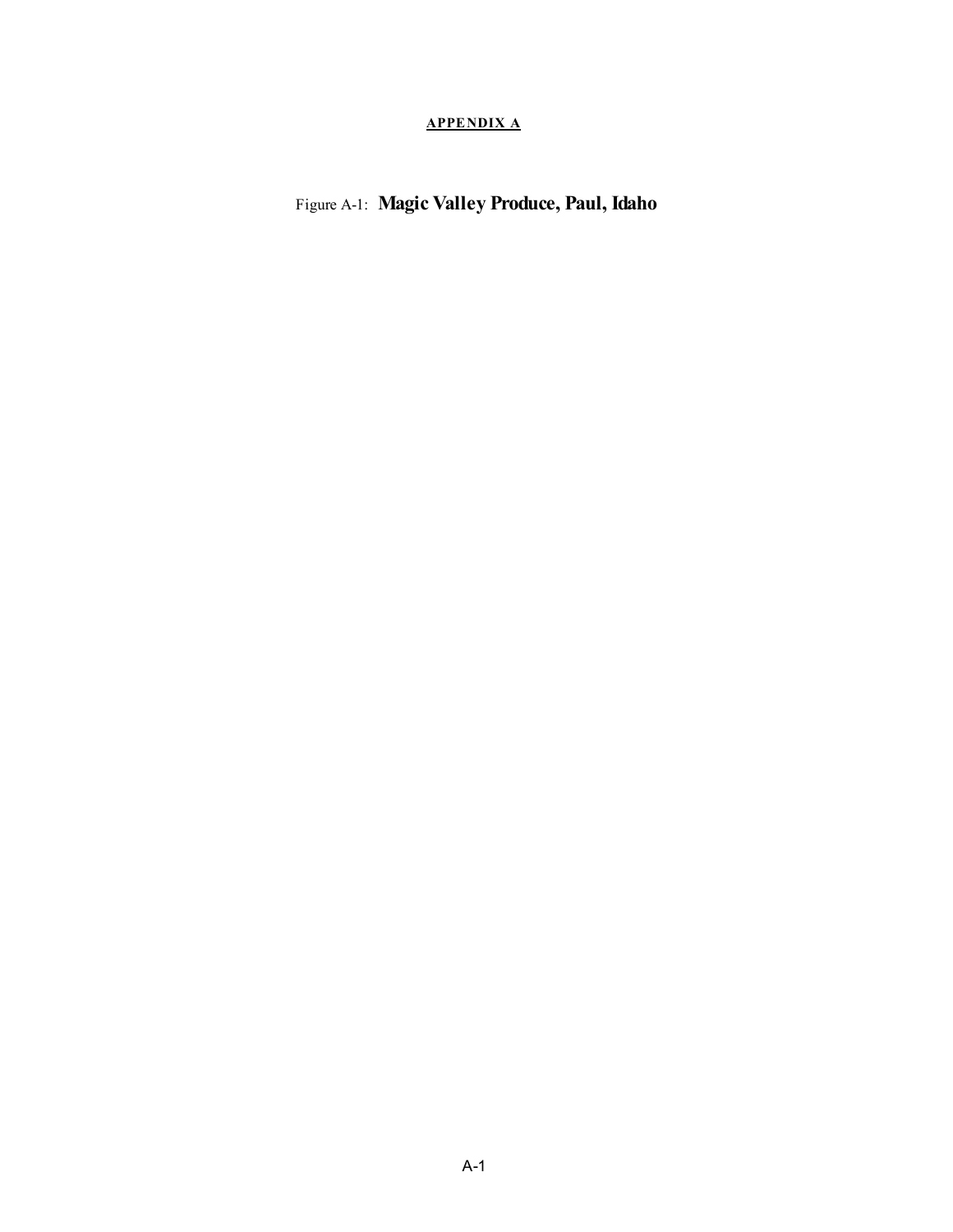#### **APPENDIX A**



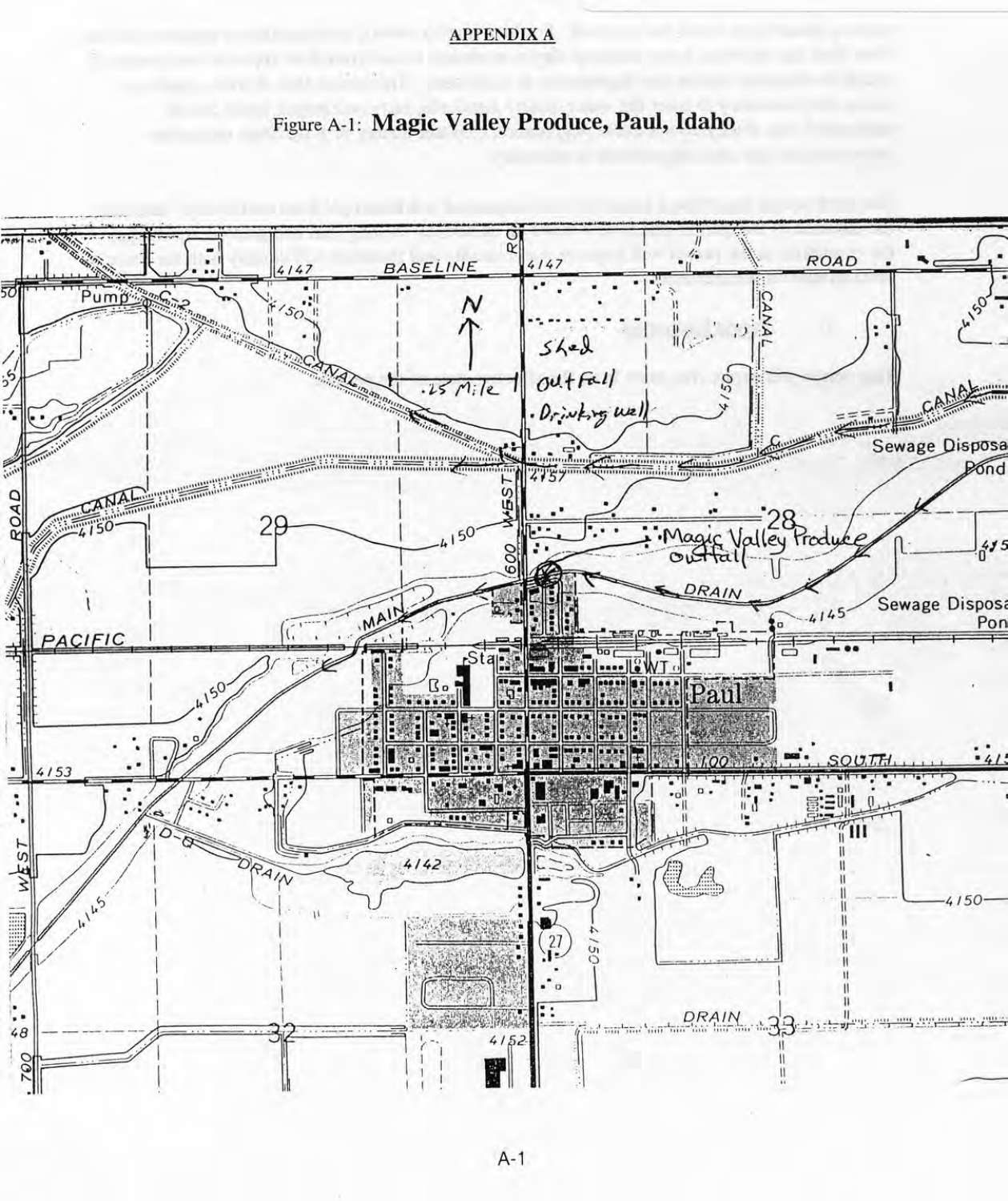#### **APPENDIX B**

### **Basis for Effluent Limitations**

#### **I. Statutory and Legal Basis for Limits**

Sections 101, 301(b), 304, 308, 401, 402, and 405 of the Clean Water Act (CWA) provide the basis for the effluent limitations and other conditions in the draft permit. The EPA evaluates the discharge with respect to these sections of the CWA and the relevant NPDES regulations to determine which conditions to include in the draft permit.

In general, the Clean Water Act requires that the effluent limits for a particular pollutant be the more stringent of either the technology-based or water quality-based limits. The draft permit limits reflect whichever requirements (technology-based or water quality-based) are more stringent. The technology-based and water quality-based evaluations are described below.

#### **II. Technology-based Evaluation**

Section 301(b)(2) of the CWA requires technology-based controls on effluents. A technologybased effluent limit requires a minimum level of treatment for an industrial facility based on currently available treatment technology. In many cases, technology-based limits are based on effluent guidelines (ELGs) developed by EPA for specific industries. Where ELGs are not available, technology-based limits are developed on a case-by-case basis based on Best Professional Judgment (BPJ) (40 CFR 125.3). EPA has not promulgated ELGs for discharges from fresh pack potato processors.

A. Total Suspended Solids (TSS)

Technology-based limits are developed based on the demonstrated performance of a reasonable level of treatment that is within the economic means of the facility. Technology-based limits were established for TSS using the following approach.

MVP currently treats the effluent by screening and sedimentation. Sedimentation is the typical control technology used to reduce TSS for most industries. EPA reviewed the technical literature to determine reasonable treatment levels for TSS sedimentation. The review<sup>1</sup> showed a median effluent concentration of total suspended solids (TSS) of 14 mg/l after sedimentation. This level was an average concentration achieved following settling in a sedimentation pond for a variety of industries. Based on this value, EPA developed technology-based limits using best professional judgment as follows: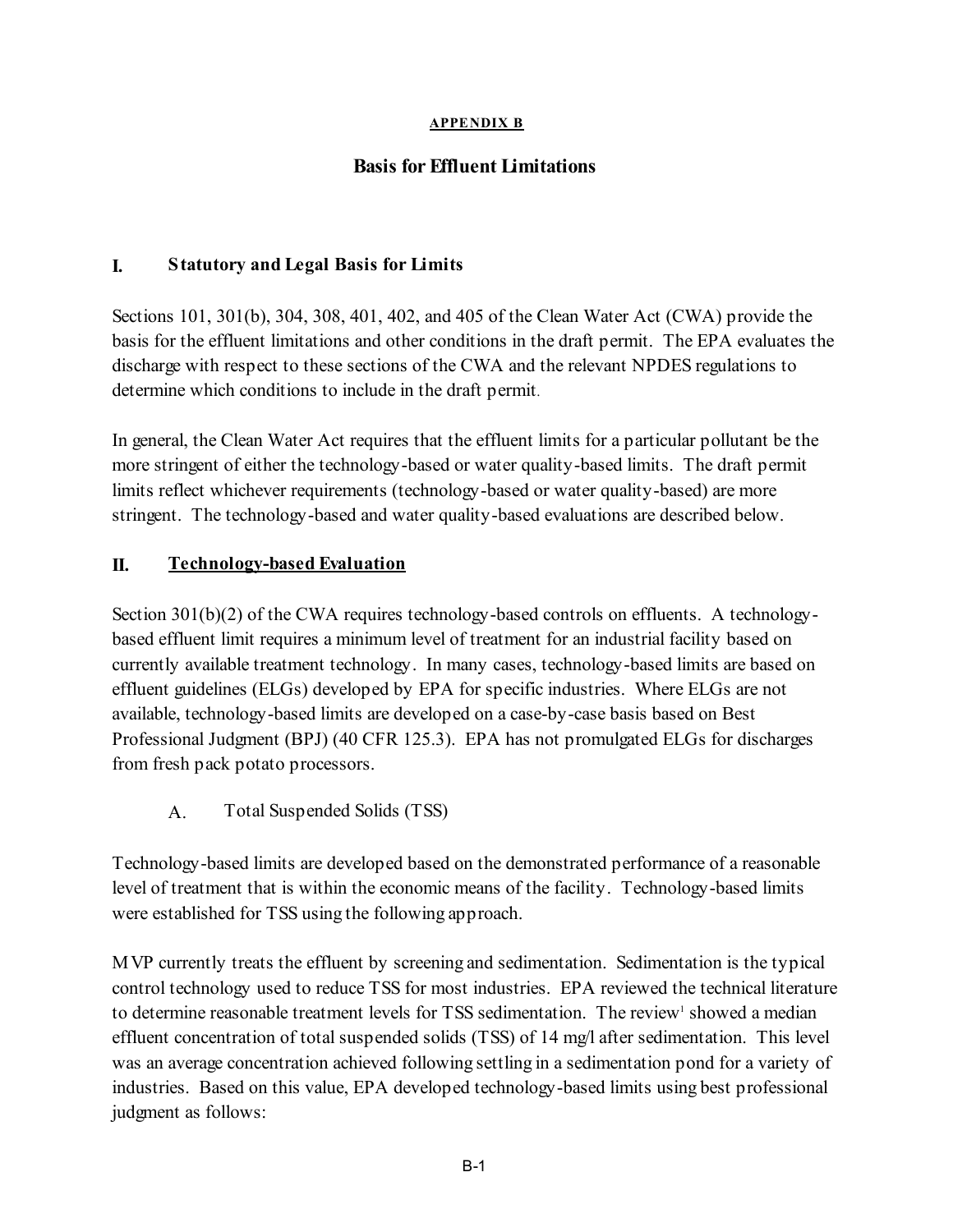1. Calculation of TSS limits

The 14 mg/l TSS represents a long-term average (LTA) concentration. In order to establish maximum daily and average monthly limits, the LTA is multiplied by variability factors that take into consideration the variability of the effluent and the sampling frequency. The LTA concentration is converted to effluent limits using the following equations from the *Technical*  Support Document for Water Quality Control (TSD)<sup>2</sup>.

#### a. Average Monthly Limit (AML) for TSS (concentration):

 $AML = LTA \times exp[zo-0.5\sigma^2]$ 

where:  $\sigma^2 = \ln(CV^2/n + 1)$  $CV = 0.6$  (When there are less than ten data points, the TSD recommends using 0.6 as the default CV.) n = number of sampling events required per month, i.e. 4  $z = 1.645$  for 95<sup>th</sup> percentile occurrence probability<sup>2</sup>

AML =  $(14 \text{ mg/l})(1.55)$  = 22 mg/l

#### b. Maximum Daily Limit (MDL) concentration for TSS:

 $MDL = LTA \times exp[zo-0.5\sigma^2]$ 

where:  $\sigma^2 = \ln(CV^2 + 1)$  $z = 2.326$  for 99<sup>th</sup> percentile occurrence probability<sup>2</sup>  $CV = 0.6$  (see above)

 $MDL = (14 \text{ mg}/1)(3.11) = 44 \text{ mg}/1$ 

The NPDES regulations require that effluent limits also be expressed in terms of mass (40 CFR §122.45(f). Mass-based limits were calculated by multiplying the concentration-based limit by the maximum effluent flow and conversion factors. The maximum effluent flow reported by MVP on the permit application is 20 gallons per minute.

c. Average Monthly TSS loading

 $= (22 \text{ mg} \text{ TSS/1}) (2.2 \text{ lbs} / 1,000,000 \text{ mg}) (3.785 \text{ l/gal})$ (20 gal/min)(1440 mins/day) = **5.3 lbs TSS/day** 

d. Maximum Daily TSS Loading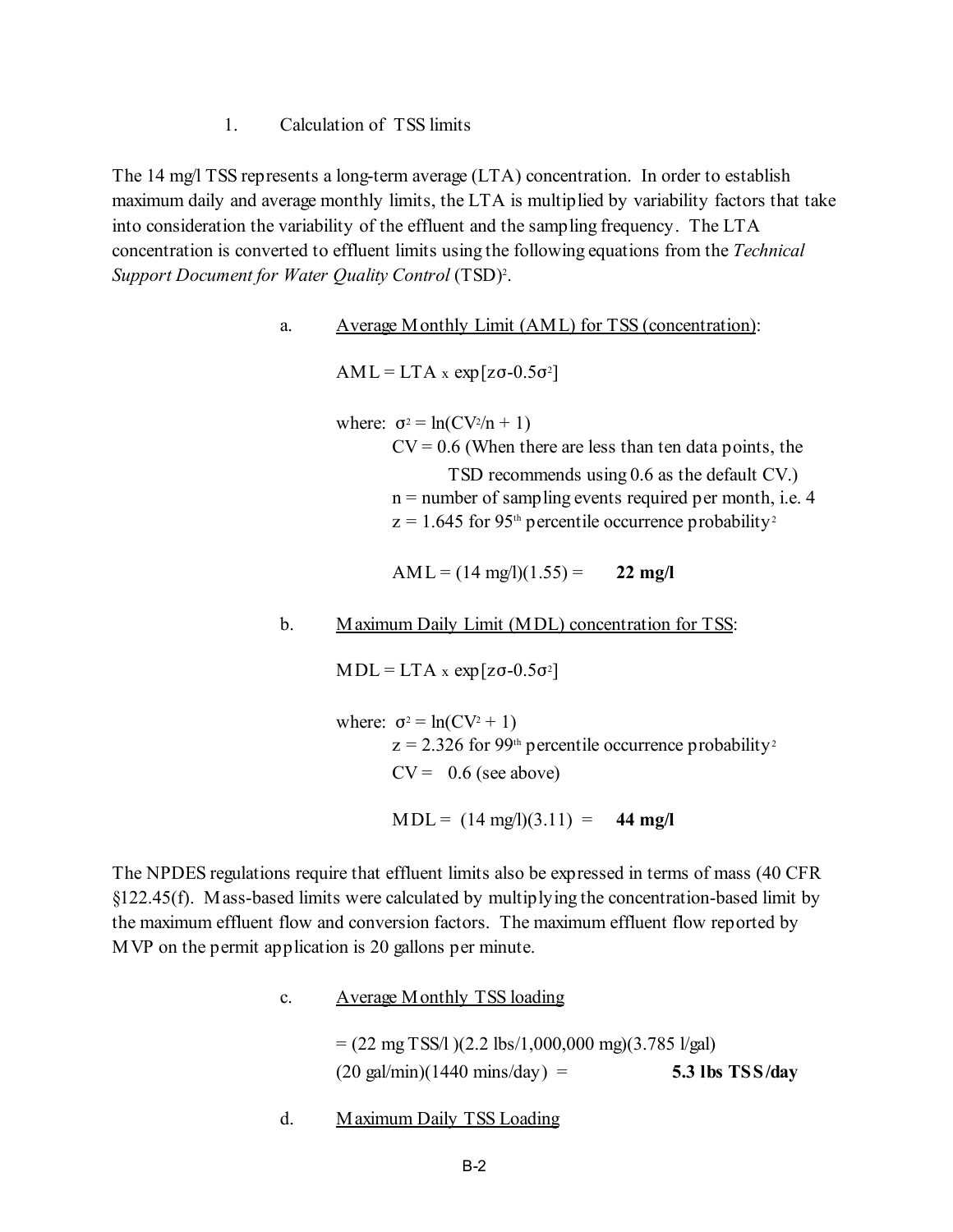$= (44 \text{ mg} \text{ TSS}/\text{l}) (2.2 \text{ lbs}/\text{1},000,000 \text{ mg}) (3.785 \text{ l/gal})$  $(20 \text{ gal/min})(1440 \text{ mins/day}) = 10.6 \text{ lbs} \text{ TSS/day}$ 

#### B. Total Phosphorus

The extent to which settling may reduce the phosphorus levels in the effluent is unknown; therefore, no technology-based phosphorus limit is being proposed.

#### **III. Water Quality-based Evaluation**

#### **Water Quality Standards**

A. Water Quality Standards<br>
EPA evaluated the MVP discharge to determine compliance with Section 301(b)(1)(C) of the CWA. This section requires the establishment of limitations in permits necessary to meet water quality standards.

The regulations at 40 CFR 122.44(d) implement section  $301(b)(1)(C)$  of the CWA. These regulations require that NPDES permits include limits for all pollutants or parameters which are or may be discharged at a level which will cause, have the reasonable potential to cause, or contribute to an excursion above any State water quality standard, including State narrative criteria for water quality. The limits must be stringent enough to ensure that water quality standards are met and must be consistent with any available wasteload allocation (WLA) in an approved TMDL.

When there is an approved TMDL with a WLA for the facility, the limits are developed based on the WLA. When there is not an approved TMDL with a WLA for the facility, EPA generally uses the approach outlined below in determining whether water quality-based limits are needed and in developing those limits when necessary,:

- 1. Determine the appropriate water quality criterion;
- 2. Determine whether there is "reasonable potential" to exceed the criterion;
- 3. If there is "reasonable potential", develop a WLA;
- 4. Develop effluent limitation based on WLA.

The first step in developing water quality-based limits is to determine the applicable water quality criteria. The state of Idaho's water quality standards are found at IDAPA 58 Title 1, Chapter 2.

The applicable criteria are determined based on the beneficial uses of the receiving water. As discussed in §II.B., the Main Drain is protected for agricultural water supply, including irrigation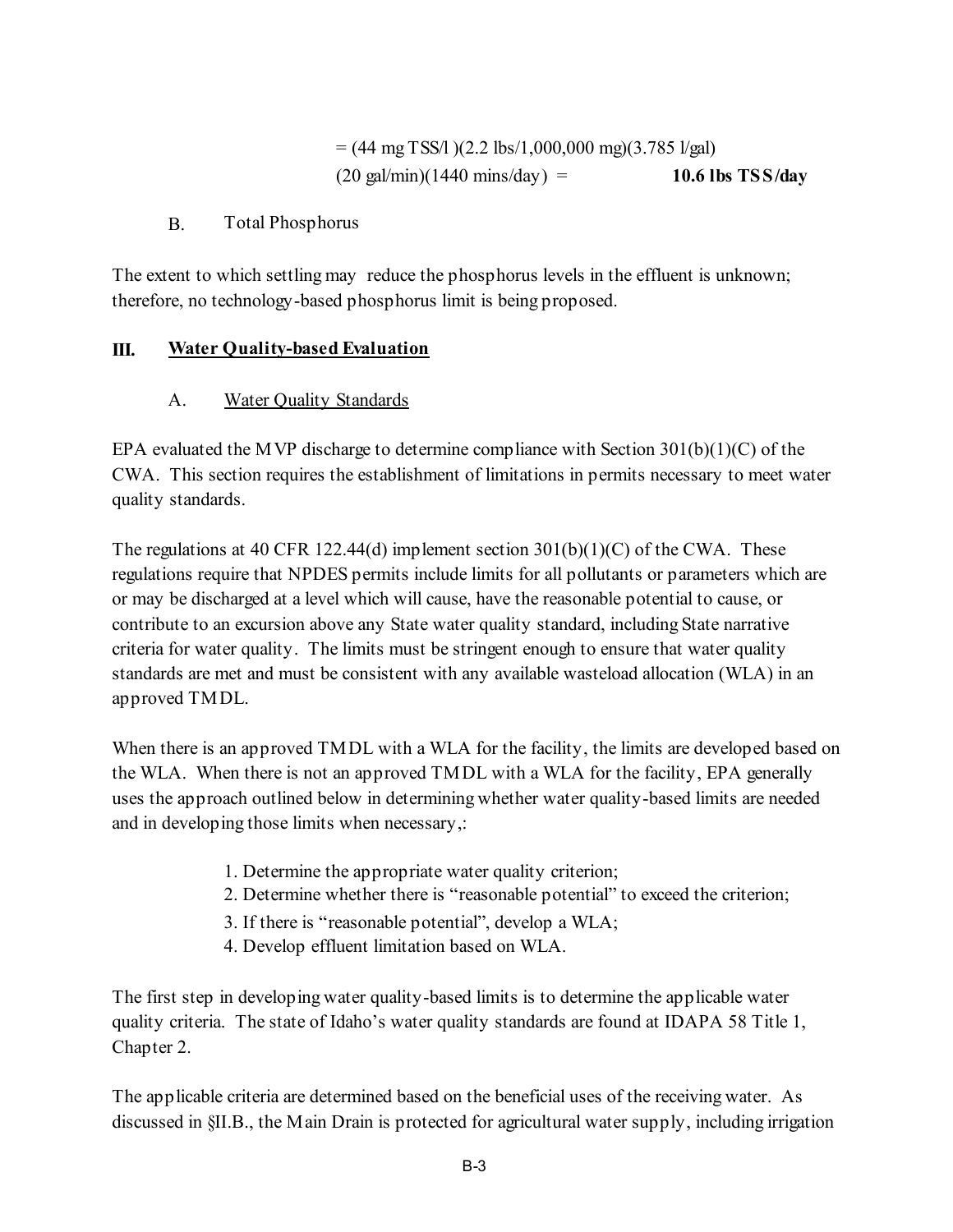and livestock watering. The *Heyburn/Burley Bridge to Milner-Gooding Canal* segment of the Lake Walcott Subbasin of the Snake River, which receives the discharge of the Main Drain, is protected for agricultural water supply, warm water biota, and primary contact recreation.

For any given pollutant, different uses may have different criteria. To protect all beneficial uses, the permit limits are based on the most stringent of the water quality criteria applicable to those uses. As discussed in §I.C., the pollutants of concern in the discharge include TSS, TP, *E.coli*, and pH.

- 1. Total Suspended Solids: EPA did not develop effluent limits for TSS for two reasons: 1) EPA has not approved the Lake Walcott TMDL and the TMDL did not include a WLA for MVP; 2) there are no numeric state water quality criteria that can be used to develop a water quality based effluent limit (WQBEL) for TSS.
- 2. Total Phosphorus: EPA did not develop a WQBEL for phosphorus for two reasons: 1) the Lake Walcott TMDL for phosphorus did not include a WLA for MVP; 2) there are no numeric state water quality criteria that can be used to develop a WQBEL for phosphorus.
- 3.  $pH$ : The Idaho water quality standards for aquatic life specify pH limits of 6.5 to 9.5 standard units (IDAPA 58.01.02.250.01.a). The draft permit includes a WQBEL for pH.
- 4. Nitrate-Nitrite: In order to protect the water quality of the Main Drain, a man-made waterway, for agricultural water supply, the Idaho water quality standards at IDAPA §58.01.02.252.02 specify the use of *Water Quality Criteria 1972 ("Blue Book"), Section V. Agricultural Uses of Water* when developing specific criteria to protect waters designated as agricultural water supplies. The numeric criteria of 100 mg/l nitrate-nitrite as nitrogen (N) and 10 mg/l nitrite as N are listed in the Blue Book for agricultural water supplies intended for drinking water for livestock. No effluent data for nitrate-nitrite as N or nitrite as N have been submitted; therefore, EPA has no data for assessing the reasonable potential of the discharge to cause or contribute to a violation of this standard. Therefore, the draft permit requires effluent and surface water monitoring for these parameters, so that the reasonable potential can be assessed in the next permit cycle.
- 5. Ammonia: Idaho water quality standards at IDAPA 58.01.02.250.04.c to protect warm water biota in the *Heyburn/Burley Bridge to Milner-Gooding Canal* segment of the Lake Walcott Subbasin of the Snake River include a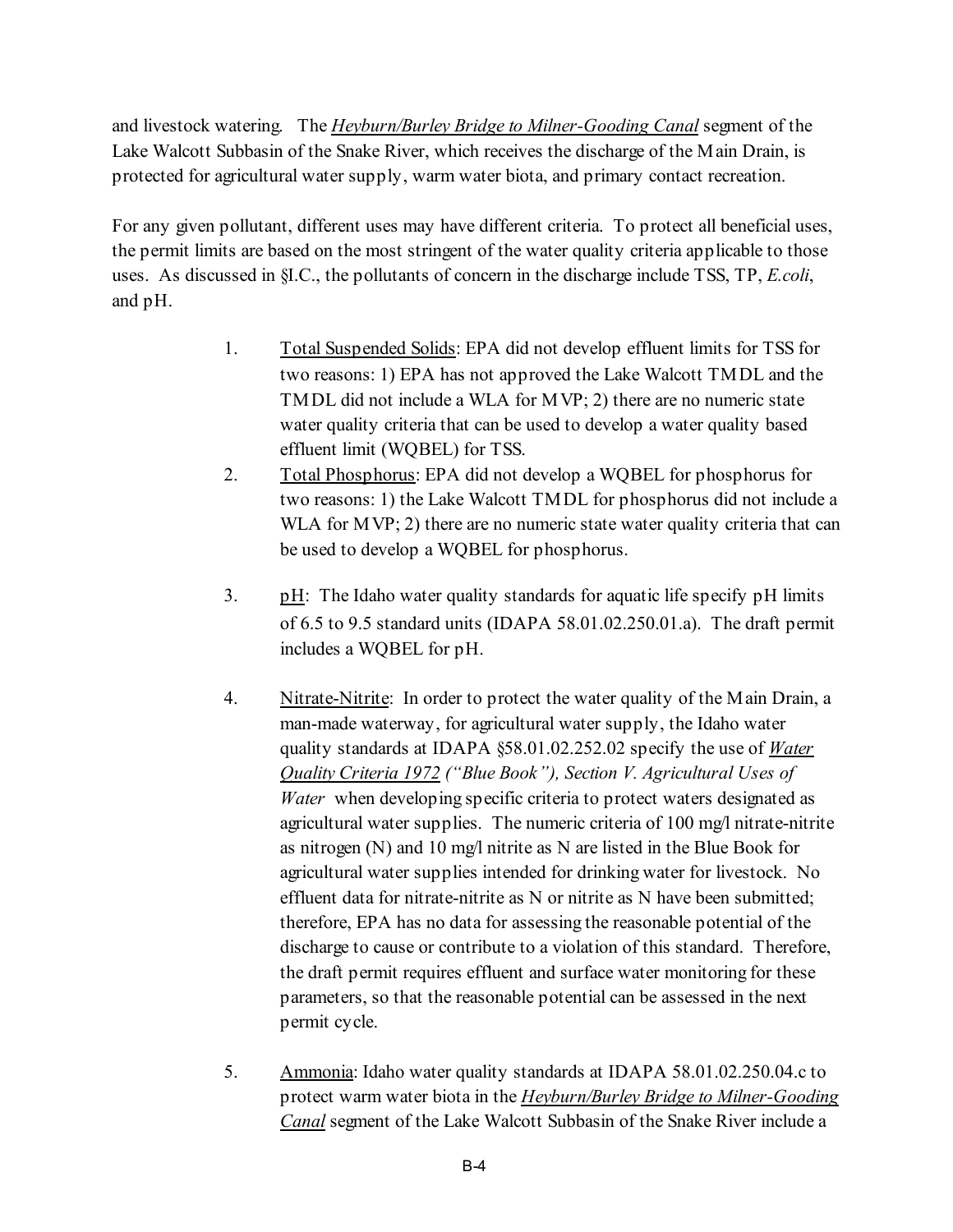pH- and temperature-based limit for ammonia. There is not enough data for these parameters to determine if a limit for ammonia is warranted. Therefore, monitoring is required in the permit to produce the data to evaluate reasonable potential in the next permit cycle.

6. *E. coli*: Idaho water quality standards at IDAPA 58.01.02.251.01 to protect human health in primary contact recreation in the *Heyburn/Burley Bridge to Milner-Gooding Canal* segment of the Lake Walcott Subbasin of the Snake River include a limit for *E. coli*. There is not enough data for this parameter to determine if a limit is warranted. Therefore, monitoring is required in the permit to produce the data to evaluate reasonable potential in the next permit cycle.

#### ENDNOTES:

1. Treatability Manual, Volume III. Technologies for Control/Removal of Pollutants. U.S. Environmental Protection Agency, Office of Research and Development, 1983. EPA-600/2-82- 001c. Page III.3.1.18-7 (Change 2: 1/24/83)

2. Technical Support Document for Water Quality-based Toxics Control U.S. Environmental Protection Agency, Office of Water, March 1991. EPA/505/2-90-001. Page 103.

#### **APPENDIX C**

#### **ENDANGERED SPECIES ACT**

Section 7 of the Endangered Species Act (ESA) requires federal agencies to request a consultation with the National Oceanic and Atmospheric Administration (NOAA) Fisheries and the U.S. Fish and Wildlife Service (FWS) regarding potential effects an action may have on listed endangered species.

According to its species update #1-4-03-SP-287 for Minidoka County, the U.S. Fish and Wildlife Service identified the Utah valvata snail and the Snake River physa snail as endangered species, the bald eagle and Bliss Rapids snail as threatened species, and the gray wolf as a non-essential population. NOAA Fisheries has not identified any additional listed endangered, threatened, or candidate species for this area

**Gray wolf** – The FWS reintroduced wolves into Idaho in late 1994. This population is not believed to be essential for the survival of the species, but is considered important for its full recovery and eventual removal from the endangered and threatened species list. Such populations are treated as "threatened" species, except that the ESA's Section 7 consultation regulations (requiring consultation with the U.S. Fish and Wildlife Service to reduce adverse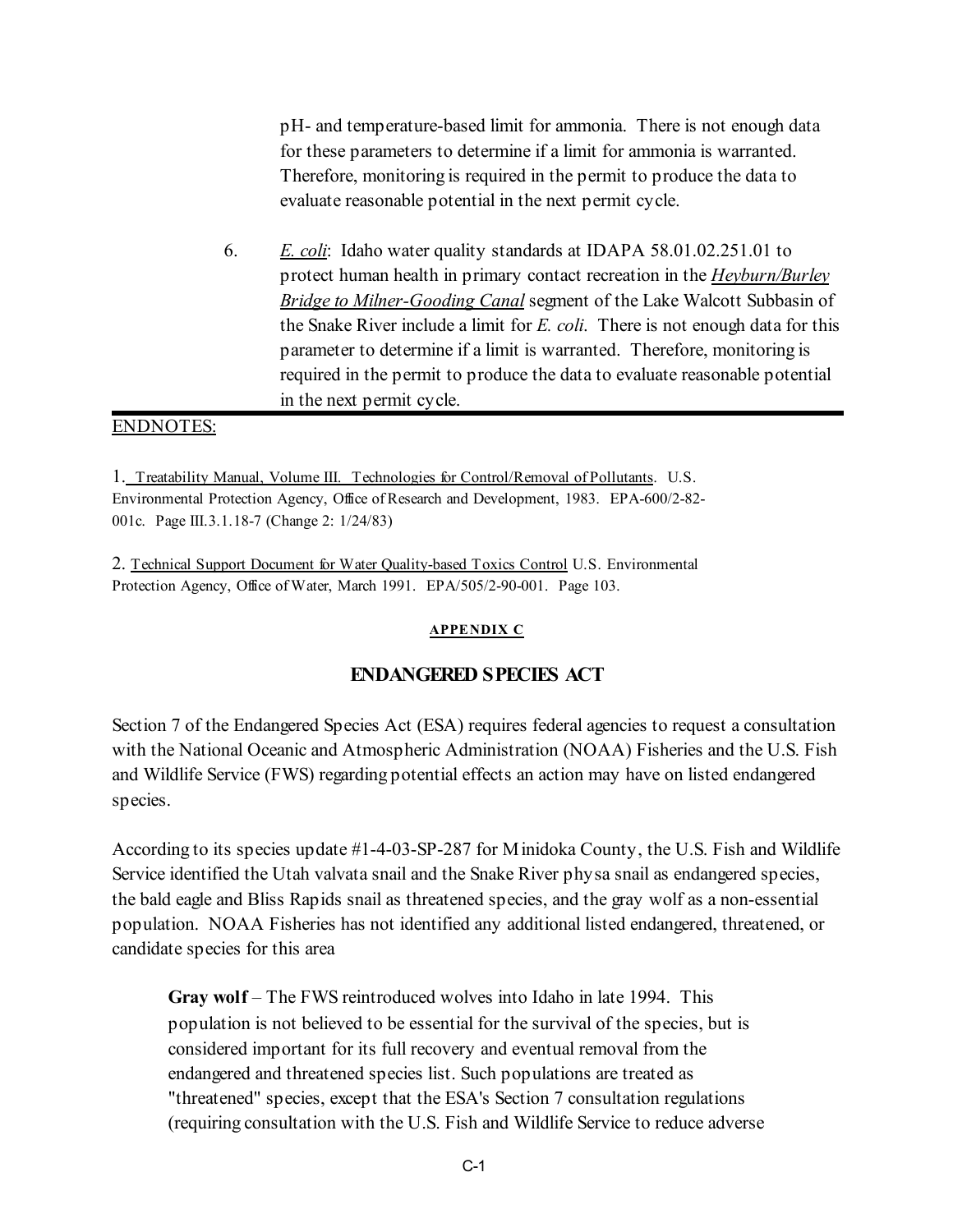impacts from Federal actions) do not apply (except where the species occurs within National Parks or National Wildlife Refuges, which is not the present case), and critical habitat cannot be designated<sup>1</sup>.

The primary threats to wolf populations are human caused mortality. The principal exposure of the gray wolf to water quality impacts is through either drinking water exposure or habitat degradation. Gray wolves consume prey that are primarily vegetarian. Their prey species are therefore highly unlikely to bioaccumulate toxics.

The possibility of exposure of gray wolf to the pollutants in the MVP discharge in toxic amounts via contamination of plant materials in aquatic systems is highly unlikely because exposure via this pathway would require: (1) that gray wolves would consume prey species affected primarily by the area of the discharge; and (2) that prey species consume enough contaminated vegetation in the area of the discharge to pass on a significant amount to their predators. Since the pollutants in the MVP discharge do not bioaccumulate in the food chain, EPA has determined that the issuance of the NPDES permit for the MVP discharge will have no effect on the gray wolf.

**Bald eagle** – Eagles begin to appear at wintering sites in early November and concentrate at locations where there is open water during the colder months when smaller or slower moving water bodies freeze.<sup>2</sup> Their diet includes hatchery trout, other fish species including both salmonids and non-salmonids, mule deer, ground squirrels, rabbits, waterfowl, and other small mammals. Water quality could potentially affect bald eagles through four avenues: prey displacement or quantitative decline, prey mortality, bioaccumulation in prey, or direct consumption.

The FWS has not designated critical habitat in Idaho for the bald eagle, but there is a bald eagle Recovery Plan. In the Recovery Plan, habitat loss is identified as the most significant long-term threat to all bald eagle populations in the recovery area. Shooting continues to be the most frequently recorded cause of bald eagle mortality, though the rate appears to be declining. One of the general recommendations for augmenting bald eagle populations is to reduce mortality through exposure to contaminants.

<sup>&</sup>lt;sup>1</sup> 68 Federal Register 62:15808 (April 1, 2003)

<sup>&</sup>lt;sup>2</sup> Spahr, R. 1990. Factors affecting the distribution of bald eagles and effects of human activity on bald eagles wintering along the Boise River. M.S. Thesis, Boise State University, Boise, ID.